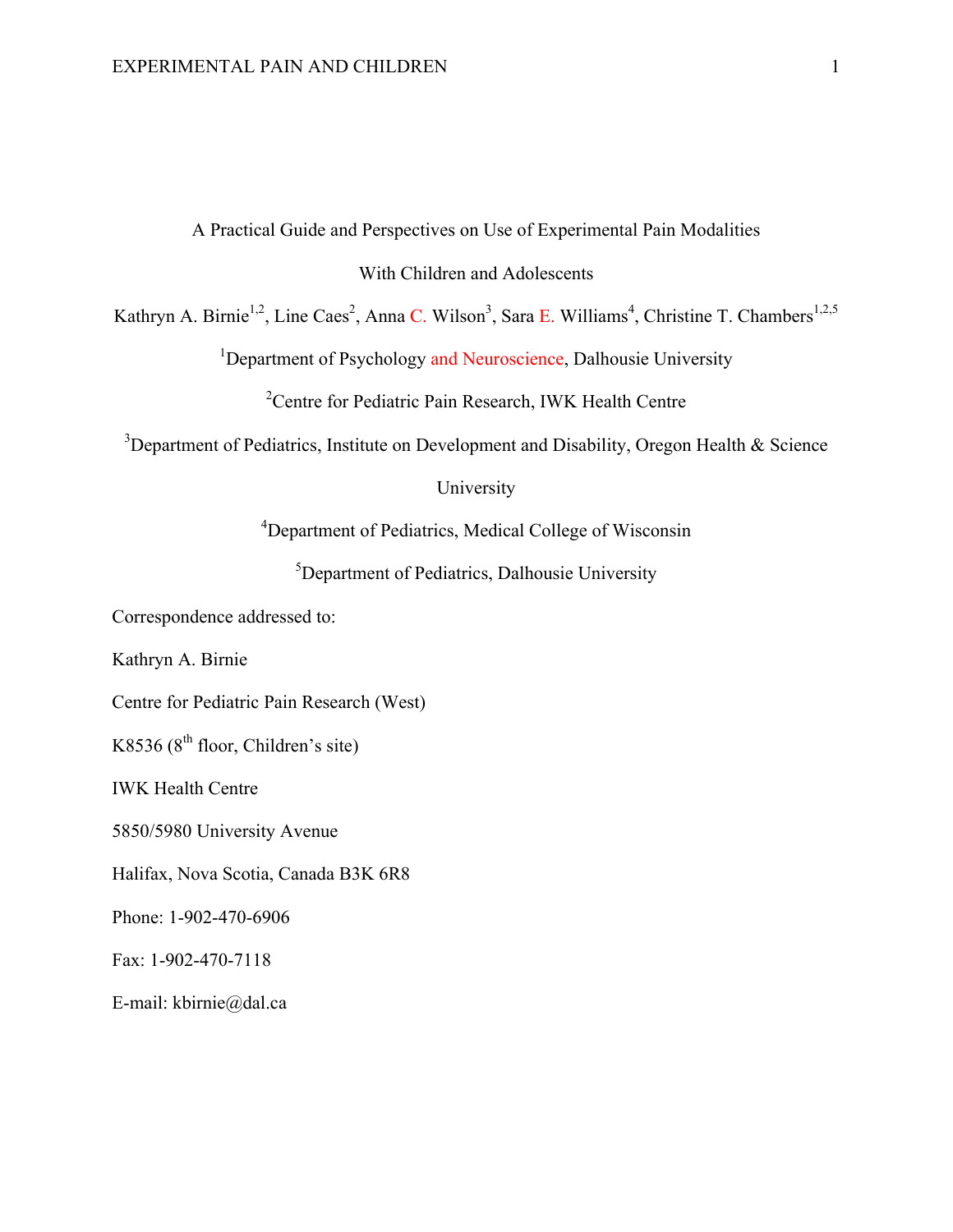#### Summary

Use of experimental pain is vital for addressing research questions that would otherwise be impossible to examine in the real world. Experimental induction of pain in children is highly scrutinized given the potential for harm and lack of direct benefit to a vulnerable population. However, its use has critically advanced our understanding of the mechanisms, assessment, and treatment of pain in both healthy and chronically ill children. This review introduces various experimental pain modalities, including the cold pressor task, the water load symptom provocation test, thermal pain, pressure pain, and conditioned pain modulation, and discusses their application for use with children and adolescents. It addresses practical implementation and ethical issues, as well as the advantages and disadvantages offered by each task. The incredible potential for future research is discussed given the array of experimental pain modalities now available to pediatric researchers.

*Keywords:* experimental pain, children, adolescents, ethics, cold pressor task, water load symptom provocation test, thermal pain, pressure pain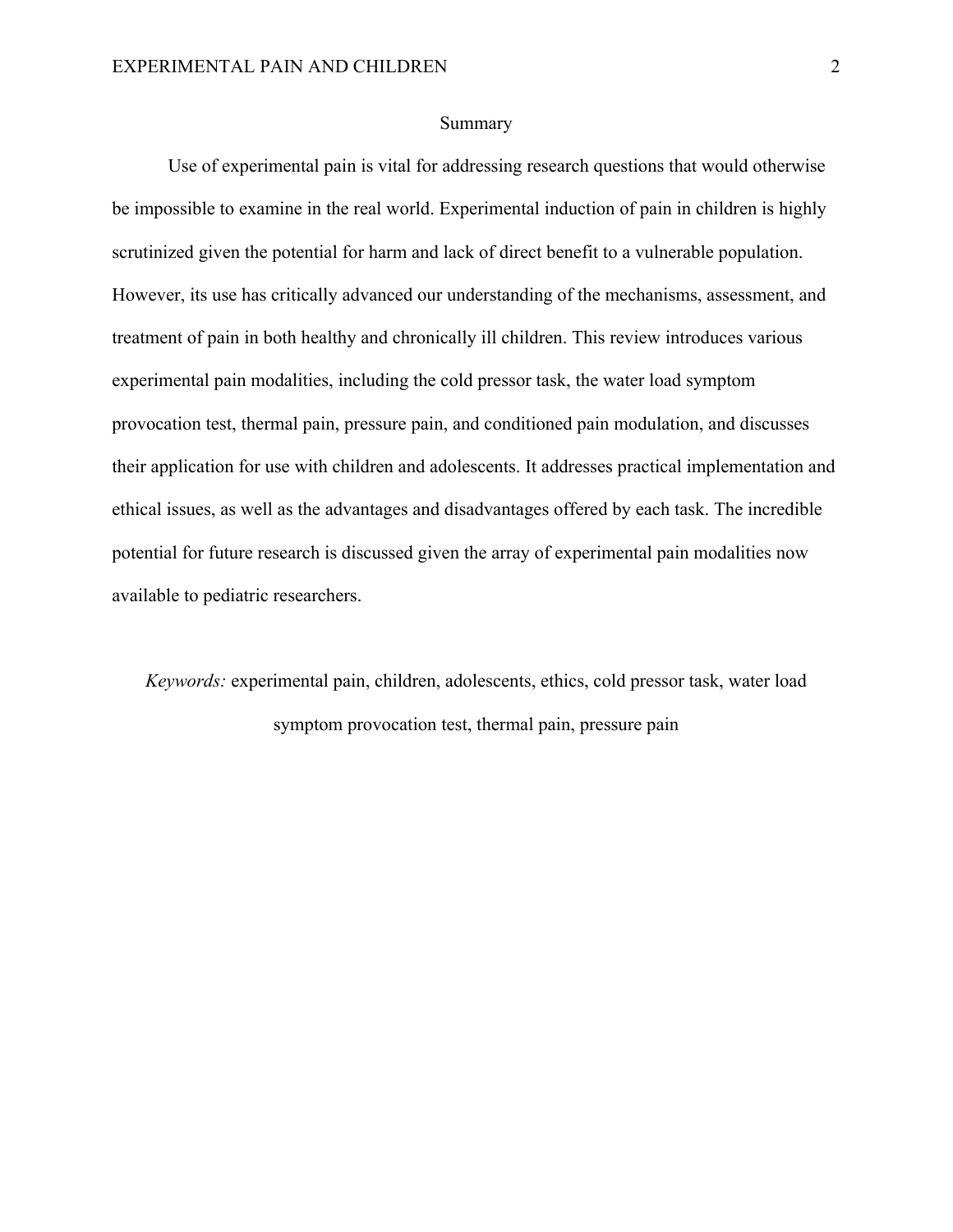A Practical Guide and Perspectives on Use of Experimental Pain Modalities

# With Children and Adolescents

Experimental infliction of pain has been used historically to study a variety of physical and psychological phenomenon, perhaps most famously and controversially as part of Stanley Milgram's investigations in the behavioral study of obedience [1]. While pain (delivered via electric shock) was not actually induced in his work, it revealed our susceptibility to the authority of researchers, and willingness to induce excruciating pain on others, within the context of experimental research. It should come as no surprise that the experimental induction of pain continues to receive considerable scrutiny, particularly when used with vulnerable populations such as children. Given the common nature of acute and chronic pain among children [2-4], it begs the question: pain is already so common, why do we need to inflict it?

The International Association for the Study of Pain cautions that children are particularly vulnerable to unfair exclusion from pain research [5], which would unjustly deny them its potential benefits [6]. However, a common concern about experimental pain is that pain is induced in children without the potential that the participating child will directly benefit [7,8]. Research lacking direct benefit, particularly among children, is only considered ethical when there are reasonable benefits to the population or group to which the participant belongs [8-10]. Indeed, experimental pain research with children and adolescents has critically advanced our ability to assess and treat pain across development in both healthy children and those with chronic conditions. Specifically, this work has improved understanding of the impact of biological and psychological variables [11,12], as well as the influence of parents [13-16], the role of coping strategies [17], and the effectiveness of various interventions in pediatric pain [18].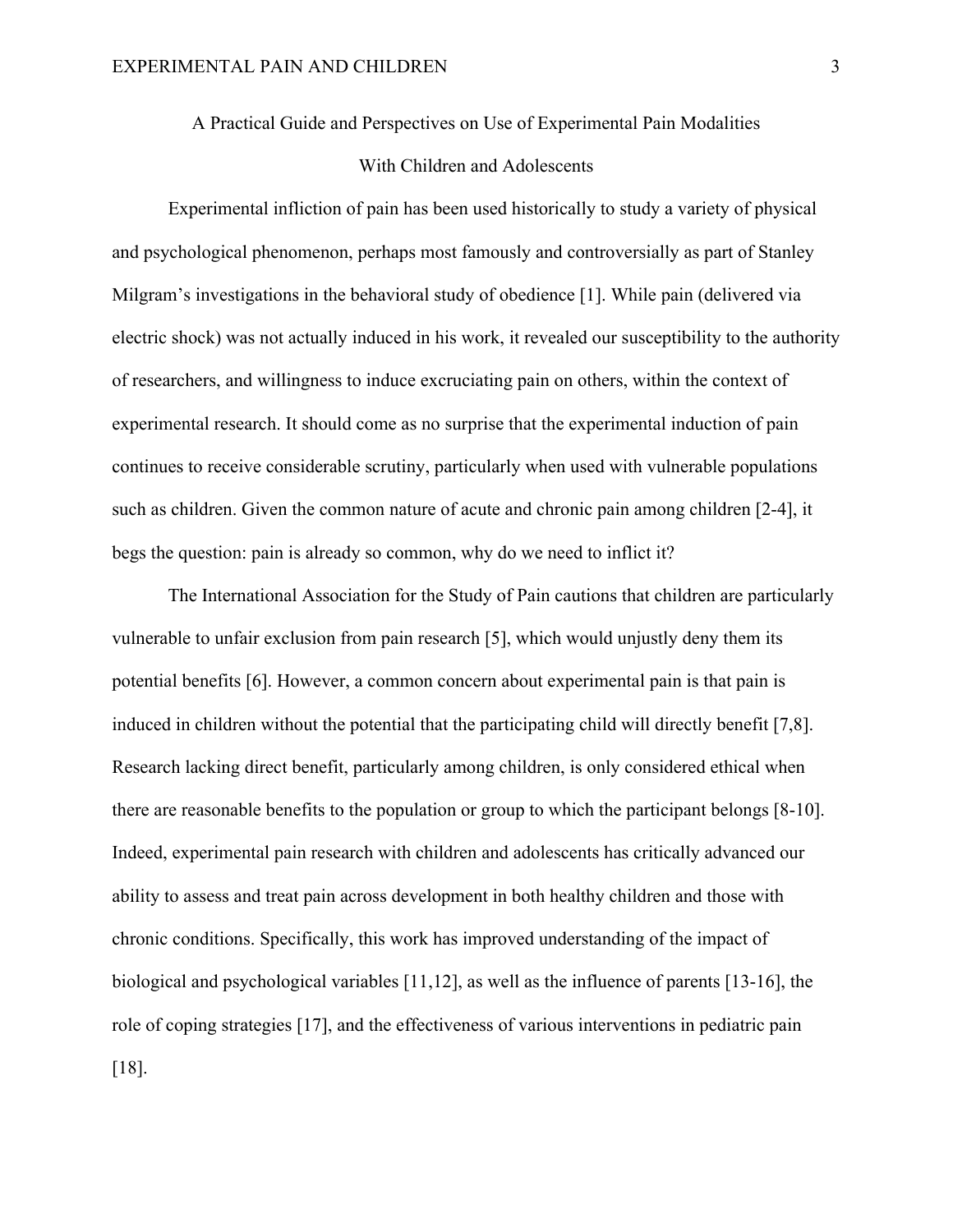The major advantage, and real necessity, of experimental pain is that it allows researchers to answer questions that would not be feasible to investigate in the real world. This greater control over the environment and standardized pain stimulus allows more rigorous exploration of individual differences and/or environmental influences that impact the subjective pain experience. Although more naturally occurring pains (e.g., headache, muscle pain) are less easily induced, they are valuable and require further investigation of their usefulness and feasibility in pediatric research [19]. The most commonly used experimental pain modality with children is the cold pressor task, which has gained increasing popularity since its initial use in pediatric pain research in the 1980s [20]. Since then, other experimental pain modalities used with adults have been introduced and further modified for pediatric research, including the water load symptom provocation test, thermal pain, pressure pain, and conditioned pain modulation. The availability of different models of experimental pain is important given that they induce distinct dimensions of pain responding [21] with different genetic heritability [22] in adults, which may offer unique relevance given specific research questions. Furthermore, various experimental pain modalities, such as thermal and pressure pain, are included in larger batteries assessing sensation and pain threshold that correspond to various receptors, nerve fibers, and nervous system pathways (i.e., quantitative sensory testing; QST) [23].

This review introduces each of these pain modalities in turn and how they can be applied for use with children and adolescents, focusing on practical implementation and ethical issues, as well as comparing the advantages and disadvantages offered by each task (summarized in Tables 1 and 2). The expertise and opinion provided herein are from researchers who have been directly involved in the development, refinement, and/or use of these tasks in pediatric research. Other less common types of experimental pain used with children and adolescents that are not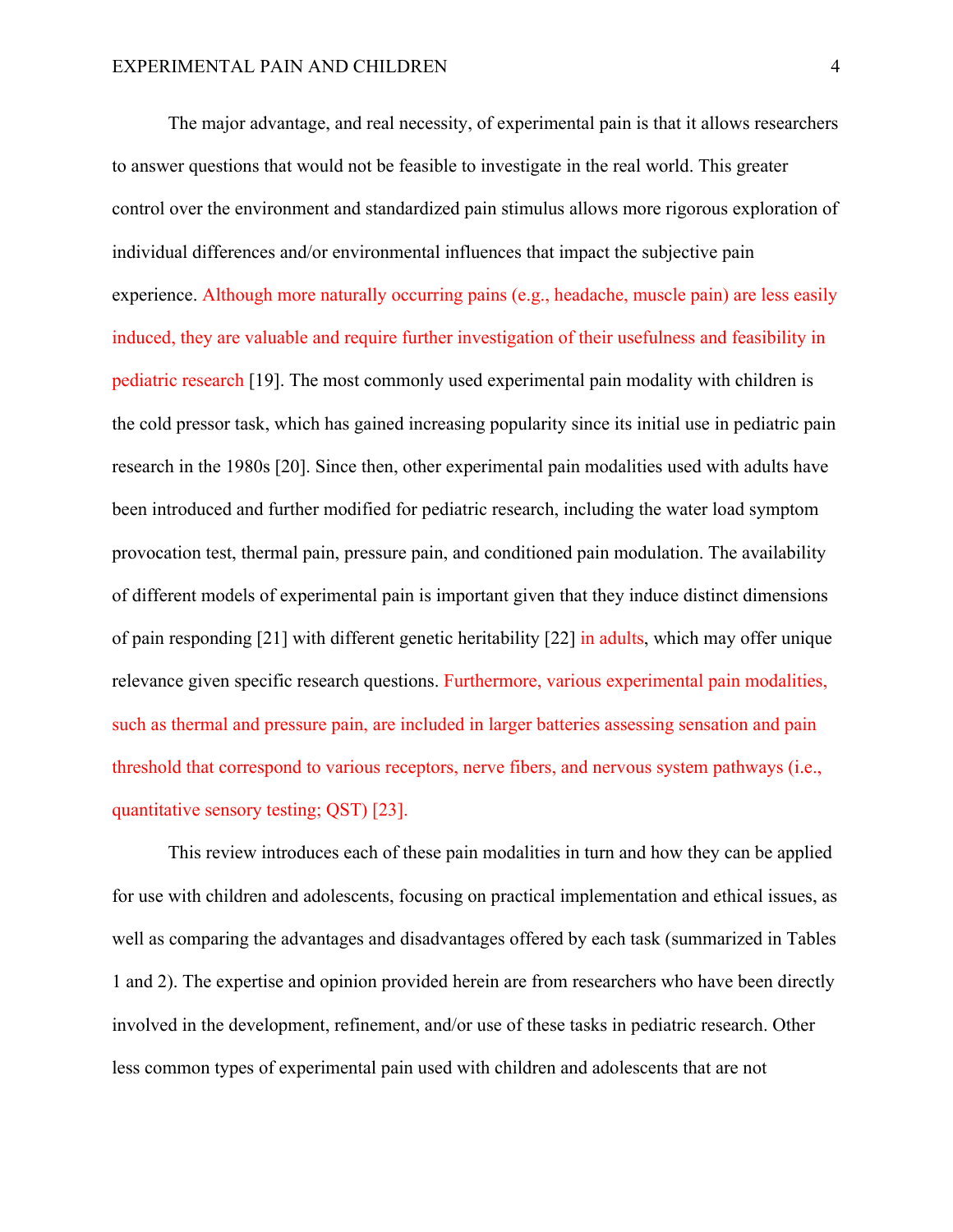discussed include a modified submaximal effort tourniquet test [24] and an exercise task [13,25]. This review is timely for directing future pediatric experimental pain research given the broadening scope of acceptable available modalities.

#### **Cold Pressor Task (CPT)**

Pain is induced using the CPT by submersion of the hand in a bath of cold water, typically lasting no more than several minutes. Similar to the history of its use with adults, early application of the CPT with children focused on manipulation of blood pressure [26], later evolving to its current primary use for pain induction [20,27,28].

The CPT has been used with children aged 3 to 18 years [29], with unpublished reports of its use with children as young as one year [7]. Studies most frequently include healthy children and adolescents, with increasing use with clinical samples, such as children with chronic pain, anxiety, low mood, or premature birth [29,30]. Efforts have also been made to provide normative data for pain outcomes with healthy children [31] and those with chronic pain [20,32,33].

The CPT has been most commonly and effectively employed in pediatric studies examining the influence of psychosocial, cognitive, and parent/family factors on children's pain [13,34-37], with less frequent use for exploration of biological, physiological, and/or genetic factors [38,39]. The CPT is increasingly used as an initial testing ground for new psychological interventions for pain [18,40-43].

#### *Advantages*

Many advantages of the CPT arise from its widespread use, including recommendations to guide ethical and standardized use of the CPT with children and adolescents [29,30]. Practical advantages and appeal of the CPT include its portability, convenience, minimal training to use, standardization, few inherent risks, and the minimally threatening nature of cold-induced pain.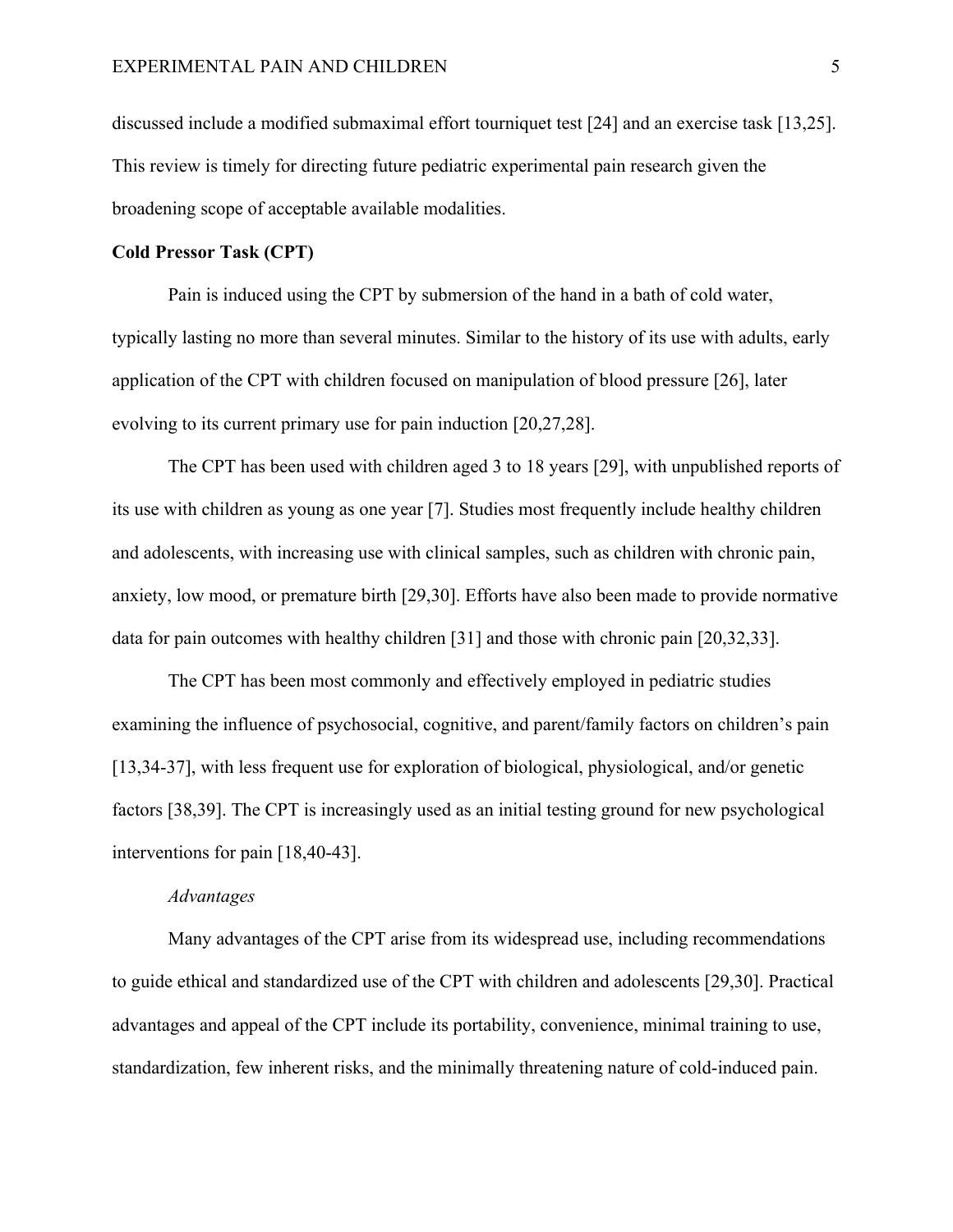Furthermore, the CPT does not require expensive equipment, although high tech equipment is available and does offer some advantages, such as more sophisticated thermoregulation. The CPT is ideal for research questions needing pain to last at least several minutes (e.g., parent-child interactions).

#### *Disadvantages*

A primary disadvantage of the CPT is the significant methodological variability in use of the task and measurement of pain outcomes across research teams and studies, making it difficult to compare findings [29]. Another drawback of the CPT is its unclear relation to real world pain experiences. This is of note given that children's anxiety prior to the CPT is typically low [44] and the CPT seems more like familiar day-to-day experiences (e.g., hands under cold water) as compared to other painful experiences (e.g., needles, burns, etc.). The nature of the CPT makes it less valuable for the study of certain types of pain management (e.g., positioning, topical anesthetics).

#### *Practical Use and Implementation*

CPT apparatus can be built or purchased (e.g., Techne© www.techne.com). Apparatus vary widely in expense (~\$200-6000USD), method of water cooling (ice vs. electric), water capacity, portability, water flow rate, and thermoregulation. Important practical considerations include access to water and ice, handling of spills, electrical needs, safety approval, equipment cleaning, and allotting adequate time for refilling, cooling, and stabilizing water temperature. Depending on research needs, it may also be relevant to consider portability of the CPT and noise level produced by certain types of cold pressor apparatus if interested in coding verbalizations during the task.

Practical procedural steps for using the CPT [29,30] and examples of CPT instructions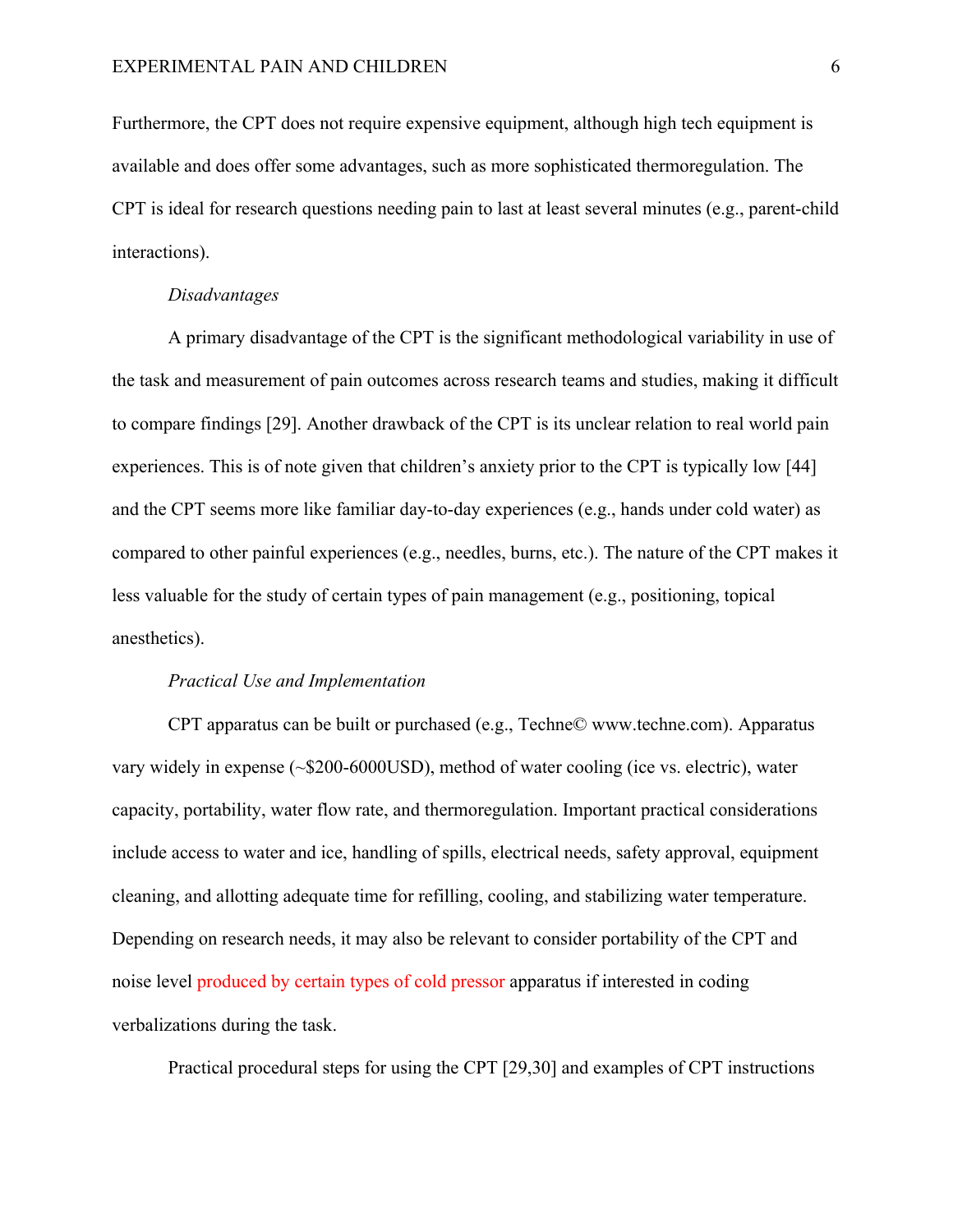are available (also see Appendix A) [31,45]. Studies with both adults and children reveal how methodological and/or procedural variability significantly influence pain outcomes, including water temperature [46,47], task instructions [48-50], slower cooling of the hand [51], and availability of temporal information [52].

# *Ethical Issues and Research Ethics Approval*

Empirical evidence supports the ethical acceptability of the CPT from the perspective of pediatric researchers, and participating parents and children [7]. However, additional safeguards are recommended for younger children (i.e., under 7 years old), including further steps to ensure children's understanding of the task and very careful observation for verbal and nonverbal signs of dissent [45]. Furthermore, reported use of the cold pressor with children as young as one year [7] is highly questionable given their increased susceptibility to adult authority and more limited ability to communicate their dissent. Although researchers' experiences suggest that research ethics boards largely consider the CPT to be above minimal risk, we have previously argued that it should be considered minimal risk, or at most a minor increase above minimal risk, when used according to published guidelines [30]. This is because the child maintains control over the process and can remove their hand from the cold water at anytime, adverse events are extremely rare, parents and children report positive experiences, and the clear exclusion criteria identifying children with whom the task is contraindicated [7,30]. Of course, other aspects of research (e.g., use of deception) may appropriately alter the nature of overall risk posed. In our experience, research ethics boards unfamiliar with pediatric use of the CPT are more likely to consider it higher risk, and will likely lower their assessment of risk posed by the task over time. Researchers should minimize social desirability and/or influencing the child's responses to the CPT, but should consider observing the child while the complete the CPT for safety and to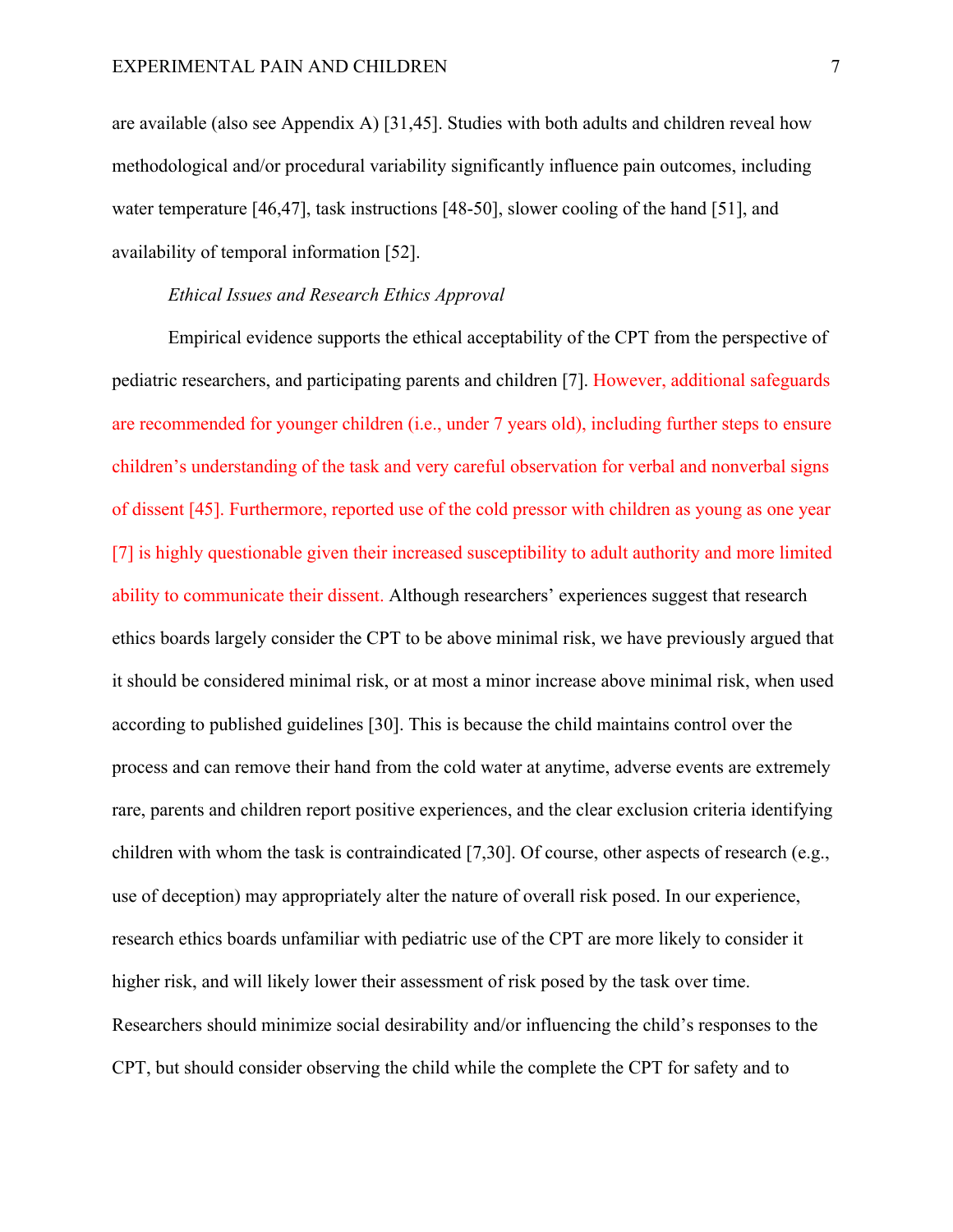ensure study procedures are followed correctly (e.g., being out of eyesight or via video).

# *Relation to Real World Outcomes*

Very little is known about how pain induced by the CPT is a model for clinical pain experiences among children and adolescents. Thus, it remains difficult to know how well findings from studies using the CPT generalize to real world pain experiences or to which clinical pain experiences findings are most relevant (i.e., acute or chronic). Furthermore, we are aware of only one study that uses outcomes from the CPT to predict behaviors outside of the lab. Higher pain ratings during the CPT predicted number of school absences over the next two years in a group of healthy 8-10 year olds [53]. The lack of research investigating relationships between the CPT and real world outcomes remains a clear limitation and a key area for future research.

# **Water Load Symptom Provocation Test (WL-SPT)**

The Water Load Symptom Provocation Test (WL-SPT) is a test of visceral pain administered through ingestion of water until "complete fullness" [54]. The WL-SPT was developed as a laboratory analog of abdominal pain, a common chronic/recurrent pediatric pain problem, which was historically difficult to study experimentally. Research in adult populations utilized manometry, which involves insertion and inflation of a balloon in the upper and/or lower gastrointestinal tract [55]. This invasive medical procedure posed obvious disadvantages to a pediatric population. Therefore, early laboratory research on children with abdominal pain relied on other pain producing tasks, such as the cold pressor [20]. However, this approach posed another challenge because the task produced somatic, not visceral, pain sensations, which were less relevant to abdominal pain and therefore limited findings. To address these challenges, the WL-SPT was developed as a non-invasive, visceral pain producing procedure for use in an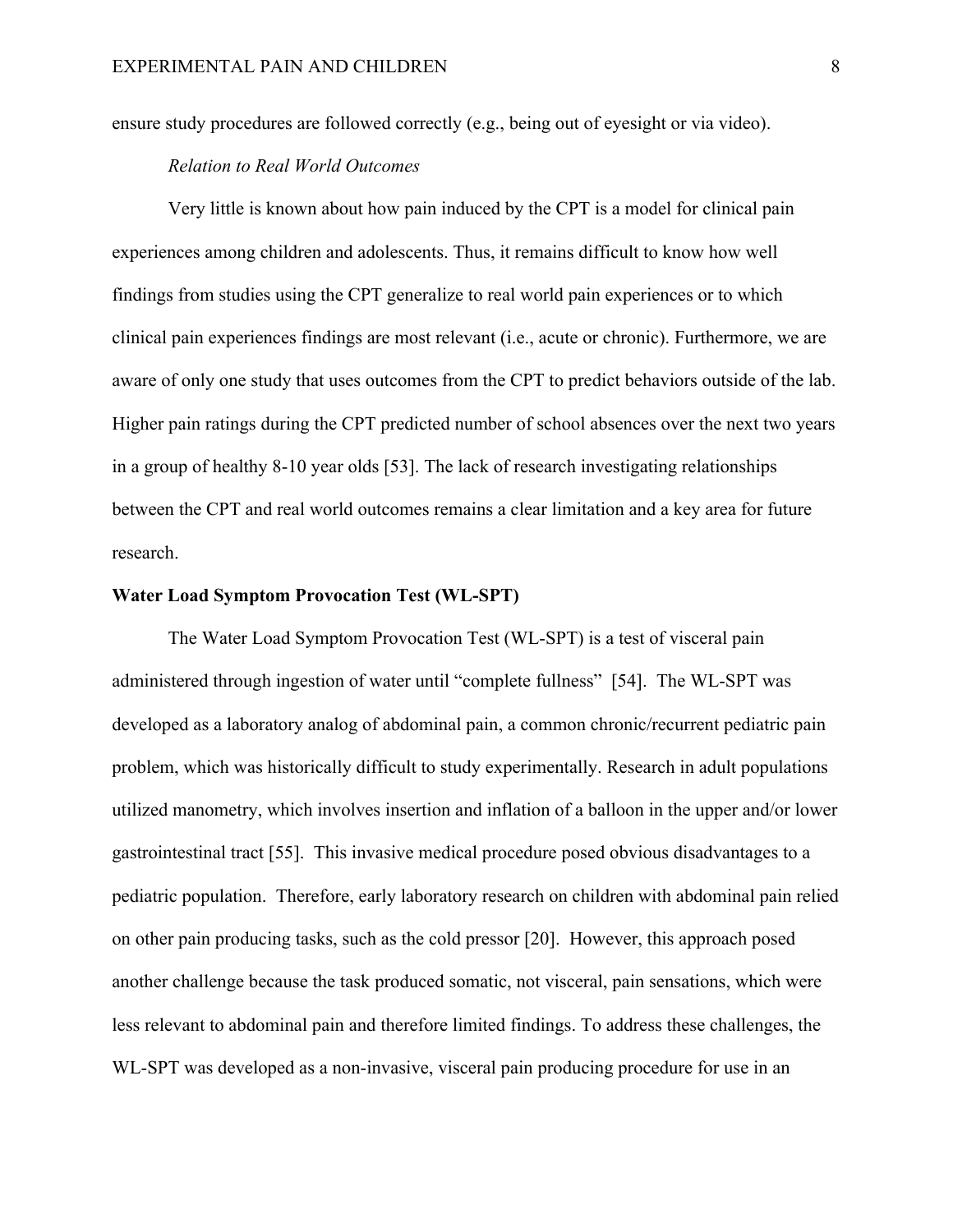experimental setting.

A "water load" test was first developed for studies of gastric activity in adults [56] and was also described in healthy children [57]. These initial iterations were modified and tested in healthy children and abdominal pain patients (ages 8-16 years) as the WL-SPT [54]. The WL-SPT discriminated between groups; healthy children ingested more water than abdominal pain patients and had a lower GI symptom response. In addition, convergent validity was demonstrated with significant associations between abdominal pain patients' typical pain ratings and their laboratory responses. The WL-SPT is a valid laboratory analog of abdominal pain, producing clinically relevant symptoms.

#### *Advantages*

For researchers interested in studying visceral pain processes, the WL-SPT is arguably a more relevant way to experimentally induce pain compared to somatic pain producing tasks. In addition, the WL-SPT is affordable and easy to administer. Another major advantage is acceptability of the task to parents and children participating in this low-risk, minimally invasive procedure.

#### *Disadvantages*

Unlike other pain tasks where the pain stimulus is standardized between patients**,** due to the nature of this test to drink until "complete fullness," participants ingest different amounts of water. As a result, the pain stimulus is dependent on participant perception. This can be accounted for in statistical analyses by controlling for amount of water ingested. Finally, although the WL-SPT is a valid analog of abdominal pain that correlates with typical pain ratings, the overall scores are lower than usual pain episodes [54], which could affect generalizability of study outcomes.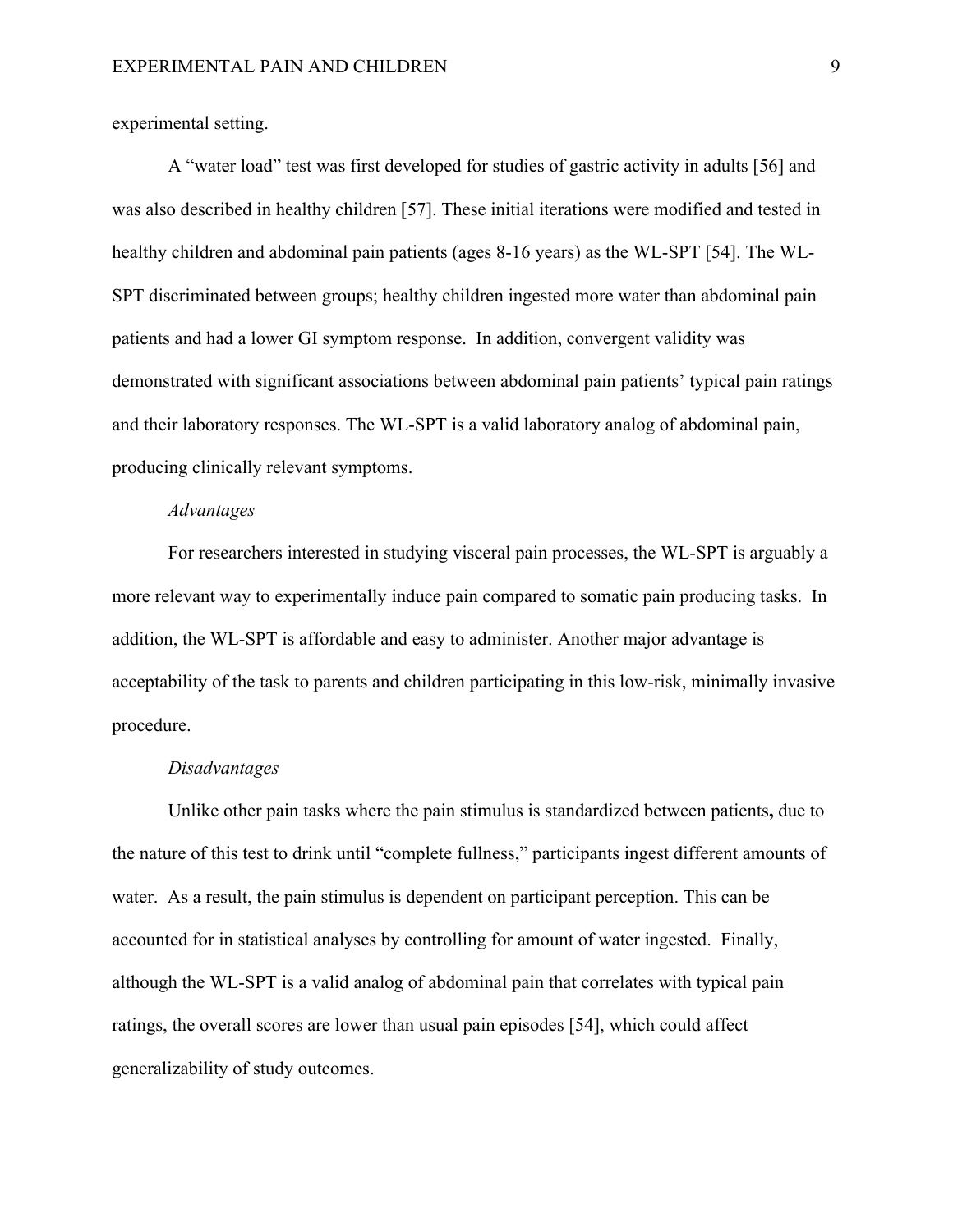#### *Practical Use and Implementation*

The basic elements required for the WL-SPT are simple; water and something from which to drink the water. To eliminate physical cues, it is recommended that participants drink water out of a device that prohibits them from holding or seeing the water. For the WL-SPT validation study [54], an opaque backpack was utilized for this purpose, which was hung on the wall next to the participant and contained a plastic water bladder with a tube and a mouthpiece attached, similar to common hydration systems used by cyclists or runners. Changing of the mouthpiece and thorough cleaning of the bag and tube between participants is required. Two liters of water were put into the bladder prior to the participant's arrival (the average amount ingested by pain patients was 608mL in the validation study). Participants should be introduced to the water drinking system so they are comfortable using it when the procedure begins; for the validation study, they simply had to hold the tube and drink from the mouthpiece.

After baseline assessment of symptoms, participants are instructed to begin drinking water until they feel "completely full" (see Appendix A), which can be illustrated through visual (e.g., a series of stomachs with varying degrees of liquid illustrating empty to full) and/or verbal rating scales (e.g., not at all, a little, somewhat, a lot, a whole lot full). Participants are allowed to drink for up to 15 minutes total, with short breaks allowed at the participant's discretion. The researcher should complete a "fullness" check using the visual/verbal scale every 5 minutes and upon completion of drinking; however, participants are instructed to stop drinking whenever they are full. Baseline symptom assessment is repeated immediately after the participant stops drinking. Researchers are advised to record the amount of time as well as the amount of water ingested for each participant.

*Ethical Issues and Research Ethics Approval*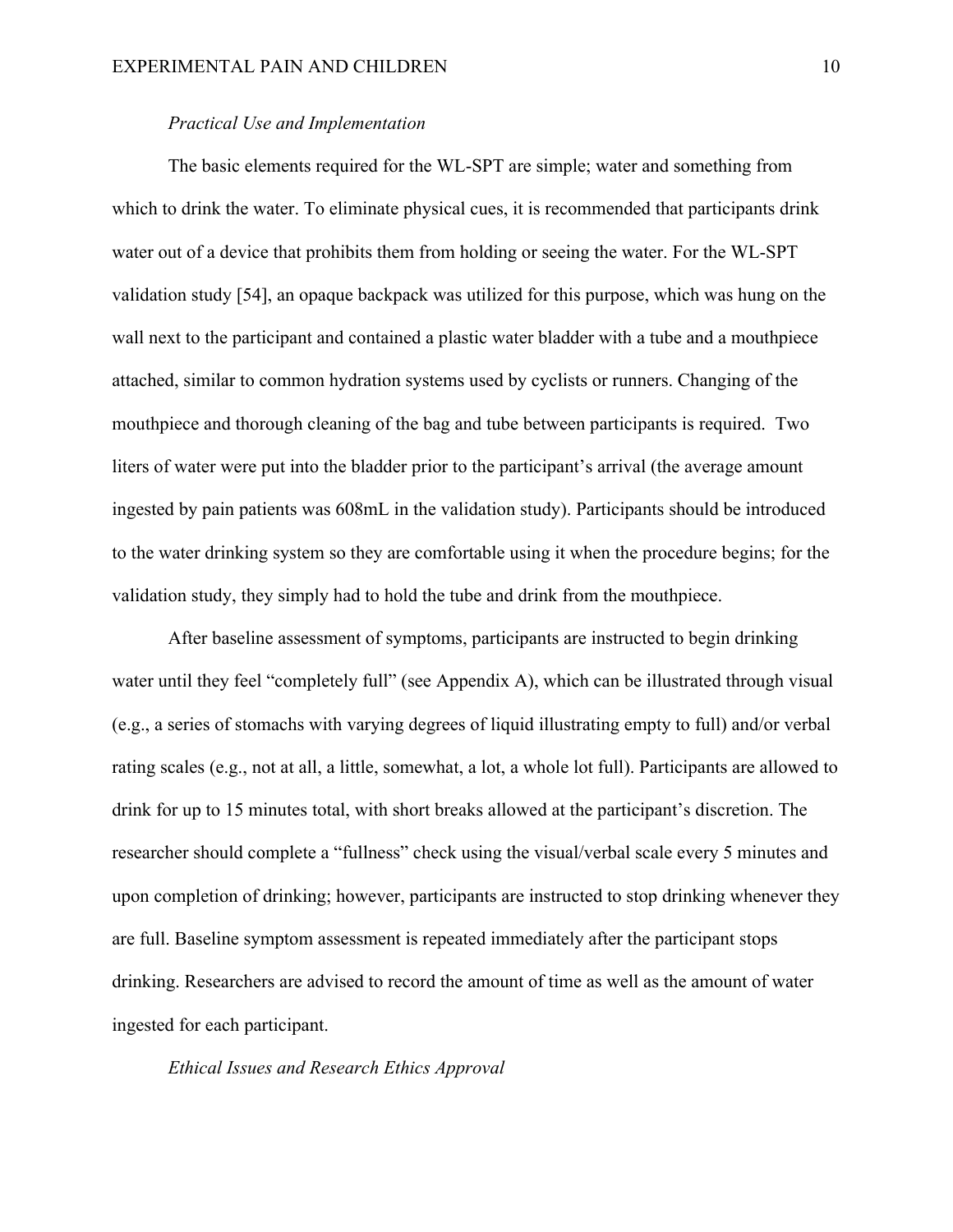Due to the non-invasive nature of the WL-SPT, ethical review boards should approve the task without difficulty. One potential concern could be for the exceptionally rare occurrence of water toxicity; this can be mediated by ensuring that there is an upper limit on how much water can be consumed (2L) and allow a specific time frame (15 minutes), conditions which make induction of water toxicity impossible. In the validation study [54], there was only one adverse event, in which a participant vomited during the task. The participant was debriefed and divulged that he was "racing" to drink the water; participants were subsequently instructed to drink at a steady pace, but not to rush during the test.

#### *Relation to Real World Outcomes*

The WL-SPT has been used in several studies of pediatric pain. One study looked at the diagnostic utility of the WL-SPT, finding that it produced good specificity, but poor sensitivity, in identifying children with a particular functional gastrointestinal diagnosis [58]. The WL-SPT has been used to observe parent-child interactions during a visceral pain episode, with several studies manipulating parents' interaction style and examining children's symptom response [16,59]. Other work has shown that functional disability and poor perceived coping efficacy significantly predicted WL-SPT symptom response [60]. Taken together, these studies suggest that a variety of individual or interactional pain factors can be studied through use of the WL-SPT. The WL-SPT may have future utility as an outcome of pain interventions or as a predictor of chronicity of pain problems.

#### **Thermal Pain**

Inducing thermal pain typically entails applying a thermode, capable of providing cold and warm sensations of different temperatures and durations, to a body part. This thermal pain stimulation has been used in healthy samples as well as clinical samples ranging in age from 6 to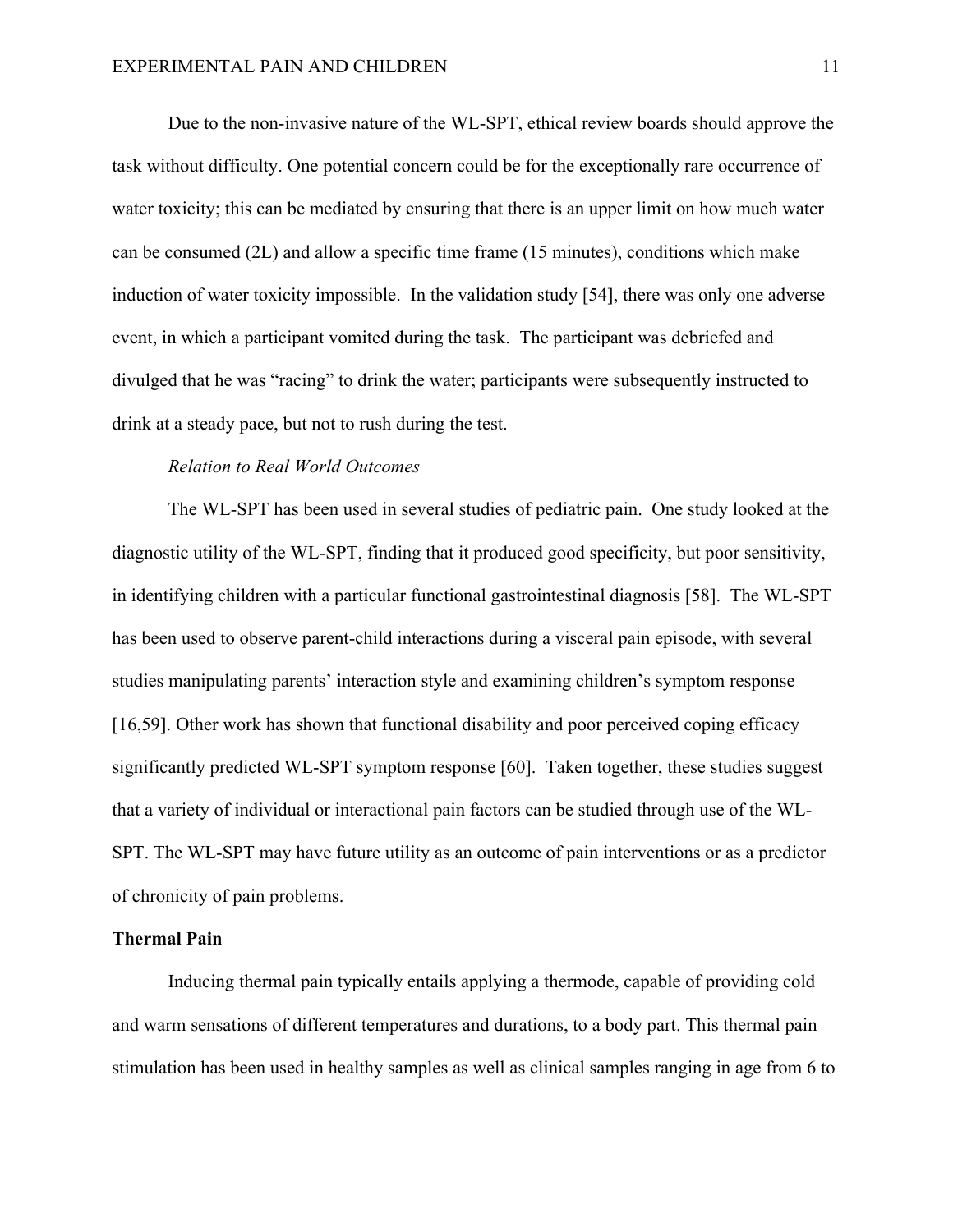18 years old [11,17,61,62]. Thermal (pain) stimulation has been used in various contexts, with quantitative sensory testing (QST) [63] being the most popular. Thermal stimulation within the context of QST is used to determine participants' cold and heat detection, as well as pain threshold. Heat pain threshold and tolerance level has also increasingly been used to determine the impact of biological and psychological factors on children's pain experience [11,17] or to investigate differences in pain experiences between clinical populations and healthy control samples [61]. Thermal heat pain is also used in pediatric samples to assess central sensitization by means of temporal summation or wind-up, in which a series of multiple, short stimuli of the same temperature are applied causing increasing pain sensations. [64].

# *Advantages*

Thermal pain induction has several advantages, as the spatial extension, temperature and duration of the pain stimuli can be highly controlled. Specifically, rapid changes in stimulus temperature and duration are possible, which has been found ideal to assess stimulus-response functions [65] and allowing determining multiple thresholds in adults [66]. Moreover, the usage of thermal pain to deliver painful heat stimulation allows stimulation of almost every part of the body [65]. Although the forearm is the most commonly stimulated body part, studies have also reported using legs, forehead [67] and the abdomen [61]. Lastly, researchers can decide whether the child has control over the timing of pain stimulations, or whether they will be unpredictable.

#### *Disadvantages*

Although standardized guidelines exist for the use of thermal stimuli as part of temporal summation and QST protocols, few formal recommendations are available for its use outside of these contexts. In particular, there are no guidelines addressing the type of pain sensation (cold vs. hot, pain threshold or tolerance), the duration of the pain stimuli, how many times a pain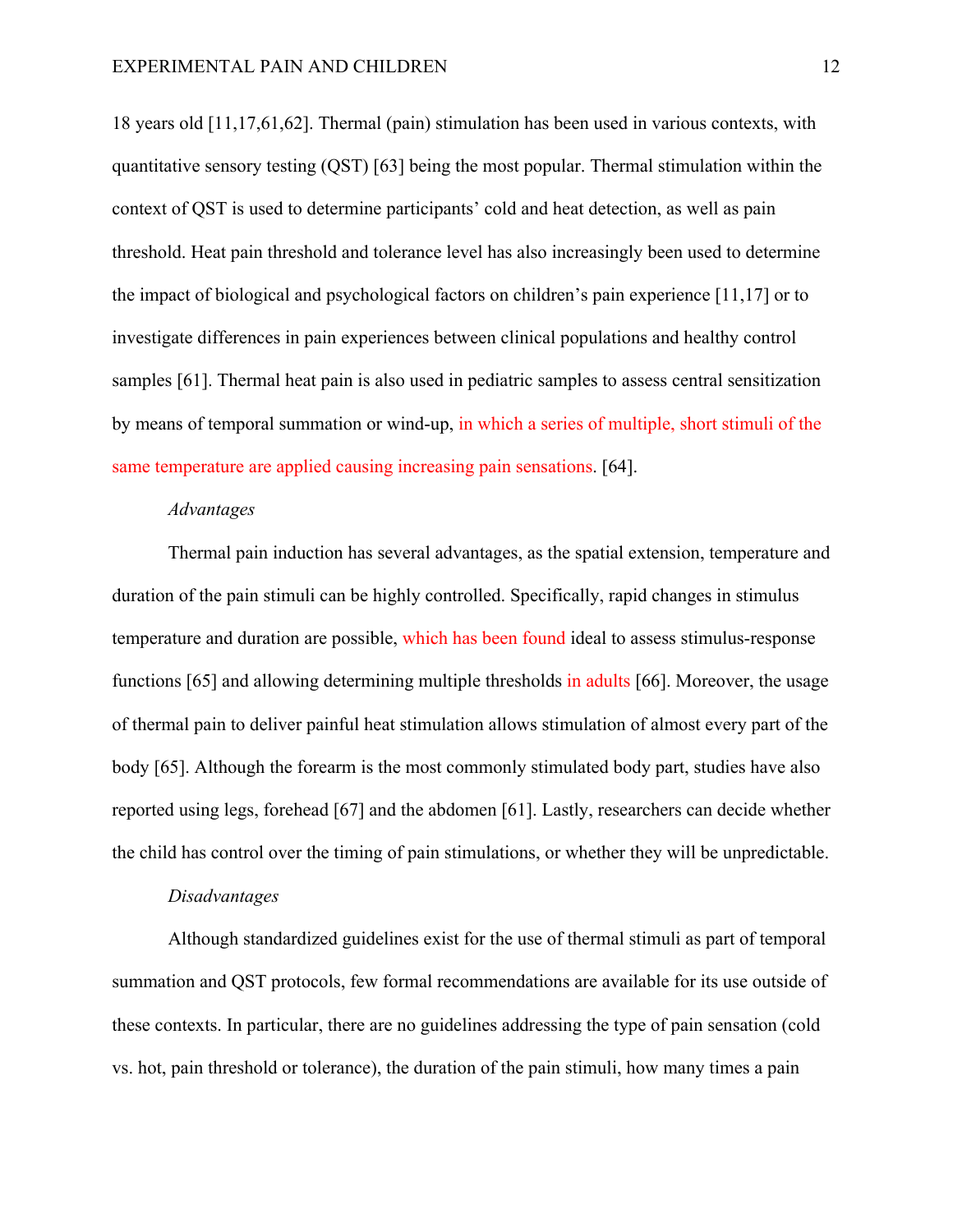sensation can be induced, and the required interstimulus interval when using thermal pain within as an experimental pain induction. Second, although the thermal sensors are typically equipped to provide stimuli with a long duration, due to the small contact area and temperature limitations becoming increasingly stricter with longer durations, participants quickly habituate to heat sensation of longer durations. Although this habituation is important for assessing perceptual sensitization, thermal pain might therefore be less suitable to induce widespread pain sensations of long durations.

#### *Practical Use and Implementation*

Although fairly expensive (~\$30,000USD), the most frequently used equipment to deliver thermal stimulations has been the Medoc Neuro Sensory Analyzer, Model TSA or Pathway CHEPS/APS (Medoc Ltd. Advanced Medical Systems, Ramat, Yishai, Israel), equipped with Peltier contact thermodes of varies sizes  $(9cm^2 - 256cm^2)$ . The entire thermodestimulating surface is placed in contact with the skin testing side and secured by a Velcro strap [14,61,63]. The cooling unit needs to be filled with a water-alcohol mixture and be refilled each three months. Depending on the purpose of the thermal stimulation the specific instructions to participants, the heat/cold stimulations and number of trials can differ (see Appendix A for general task instructions). Specifically, pain threshold and tolerance levels are typically determined by starting stimulation at 32°C and increasing (for heat), or decreasing (for cold), the temperature at a rate of 1°C/s until the child indicates the stimulus feels painful (for threshold), or too painful to continue (for tolerance) [14,61,63,67,68]. Temporal summation, as an index of central sensitization, on the other hand is assessed by applying a series of 10 heat pain stimuli of the same temperature (e.g., 47°C) and asking the child to report on the pain intensity level after each stimulation [64]. Alternatively, perceptual sensitization can also be measured by applying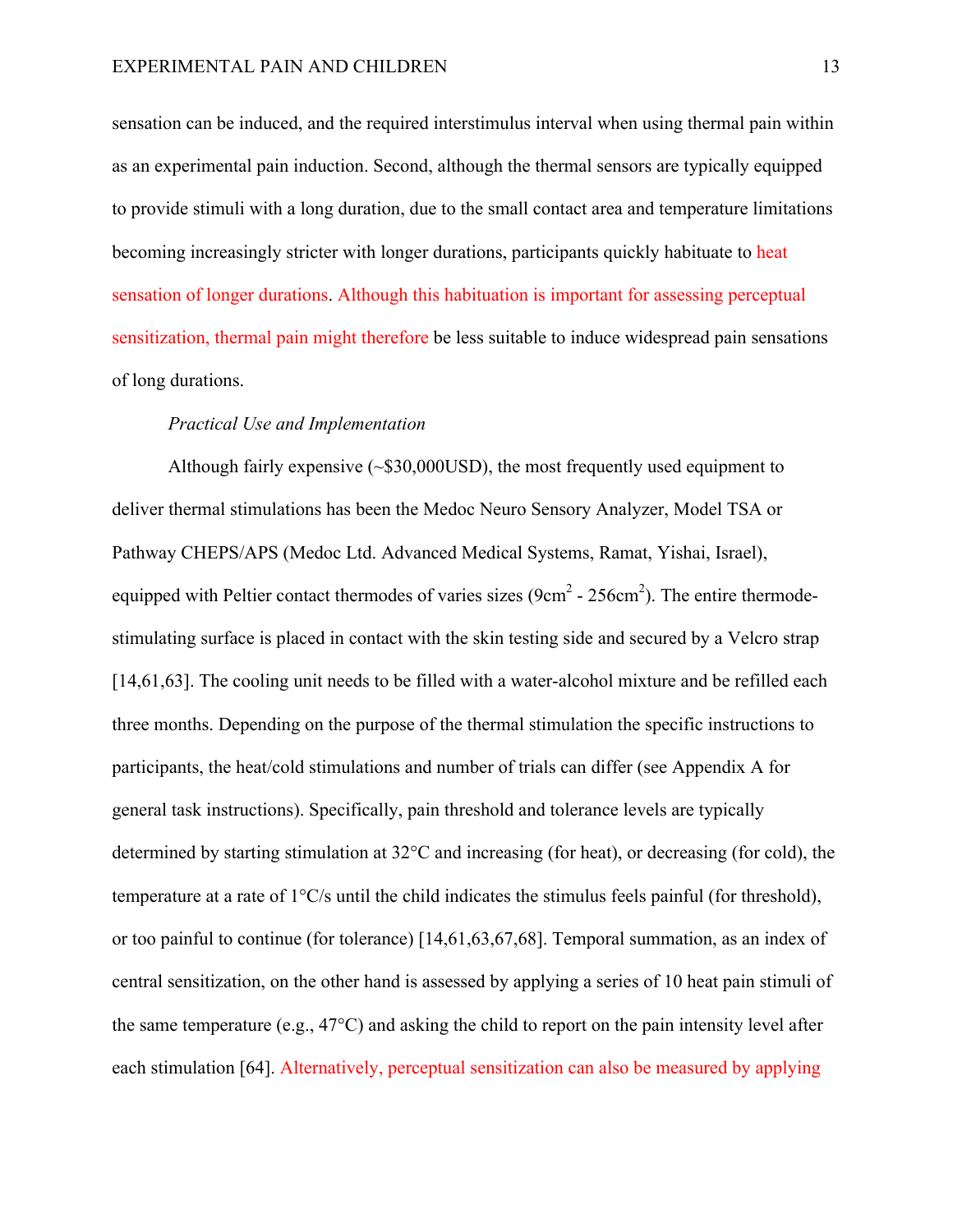heat stimulation at the temperature corresponding to the child's pain threshold for 30 seconds. Children are uninformed that the temperature remains unchanged and are asked at the end of the stimulation to readjust the temperature to their pain threshold level (i.e., so that it feels just painful again). A lowered temperature indicates perceptual sensitization, while an increased temperature indicates habituation [62,68]. The Medoc is typically introduced to the child by showing the equipment and in particular the thermode where the heat/cold sensation will be coming from. During the actual pain task, the Medoc equipment can be placed out of the child's sight by using a board to prevent the child from seeing the temperature and timing of the stimulation. Generally, research assistants attach and remove the thermode. The child is provided with an emergency button, giving them full control over stopping the pain stimulation when it becomes too painful to continue.

The UgoBasile 7360 Unit (UgoBasile Biological Research Apparatus) [11,17] is less expensive (\$8,000USD) and assesses pain tolerance differently than the Medoc. Participants are instructed to place their forearm over a small spot on the metal block (e.g., between the wrist and elbow) and to keep their arm on the spot as long as they can. But they are free to remove their arm at anytime [17]. Pain tolerance is defined as the amount of time the child can tolerate the stimulus with an uninformed ceiling of 20 seconds.

# *Ethical Issues and Research Ethics Approval*

Research should generally not encounter many difficulties in obtaining ethical approval for use of thermal pain sensations in healthy schoolchildren. Likewise, no adverse advents were noted in any studies using thermal pain induction. Caes and colleagues [14] reported that only one child stopped participation before the end of the pain task, due to the pain stimulus being too painful. This dropout is comparable to the dropout rate of other pain tasks.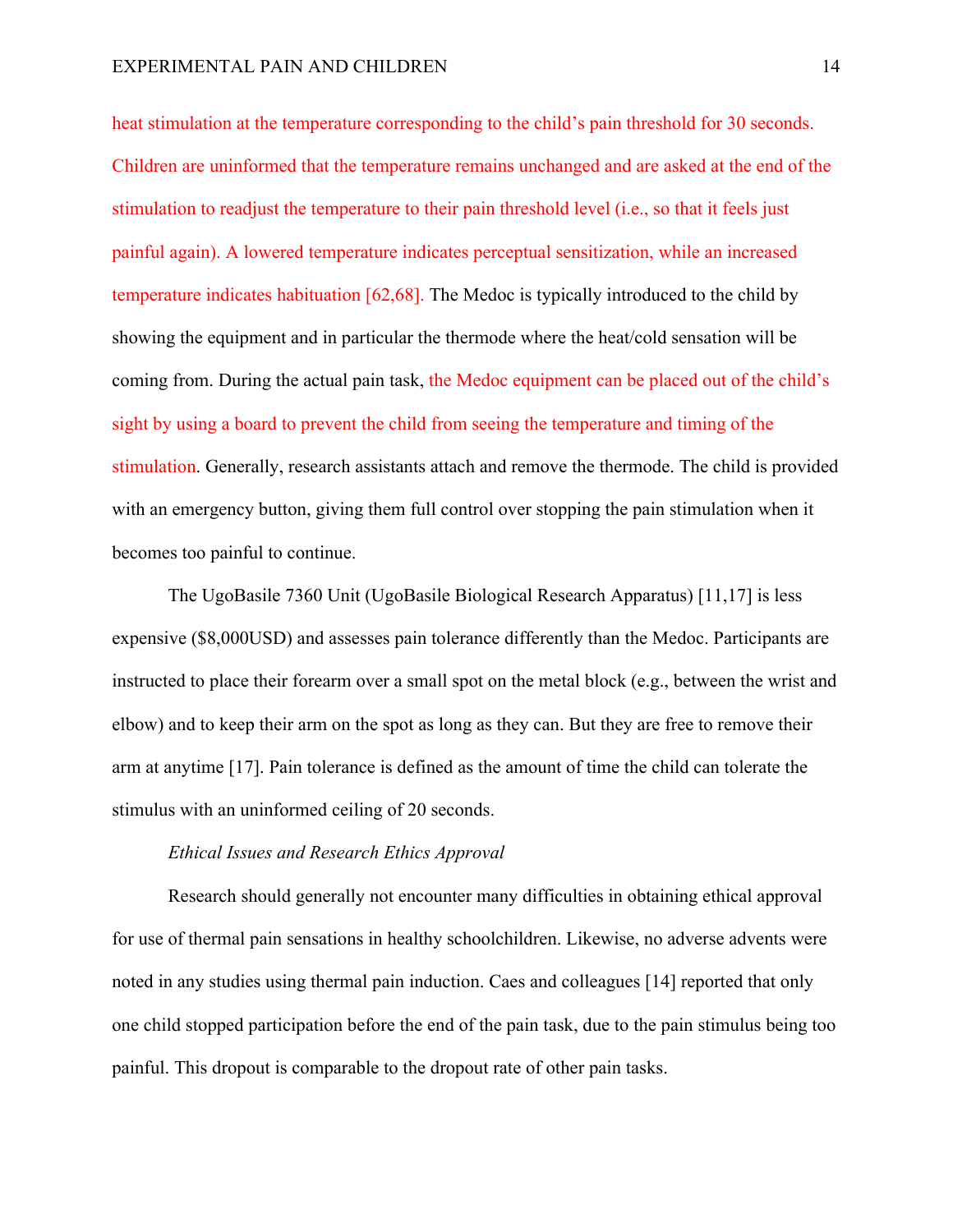#### *Relation to Real World Outcomes*

Thermal heat pain is often explained to children as comparable to placing their hand on a hot stove. In the study by Caes and colleagues [14], heat pain stimulation was chosen as it was thought to more closely resemble needle pain. Specifically, the use of heat pain allowed frequent, short, unpredictable stimulations with a sharp and piercing sensation within a short amount of time. However, to our knowledge no research evidence is available to support the sensory and affective qualities of the heat pain stimulation as comparable to needle pain.

#### **Pressure Pain**

A variety of pressure pain modalities have been used in research with children and adolescents. These tasks include application of pressure to various parts of the body, with the goal of obtaining information about pressure pain threshold or tolerance. Pressure tasks have largely been used previously with samples of healthy children [11,17,69,70], as well as children with growing pains [71], abdominal pain [72], joint and TMJ pain [73], headache [74], and in a small sample of children with mixed chronic pain problems [32]. Some investigators have used pressure applied to the fingertip, while others have utilized locations previously identified as fibromyalgia tender points. Most tasks use gradually increasing pressure application, while others utilize evoked pressure modalities [70].

#### *Advantages*

Advantages of pressure pain include the ability to assess a stimulus that may be of clinical relevance, particularly in the case of musculoskeletal pain or in cases where central sensitization may be relevant. Pressure application typically produces an achy somatic pain that is similar to muscle soreness, and thus may fairly closely approximate the kinds of pain sensations that children with musculoskeletal pain experience. The ability to capture precise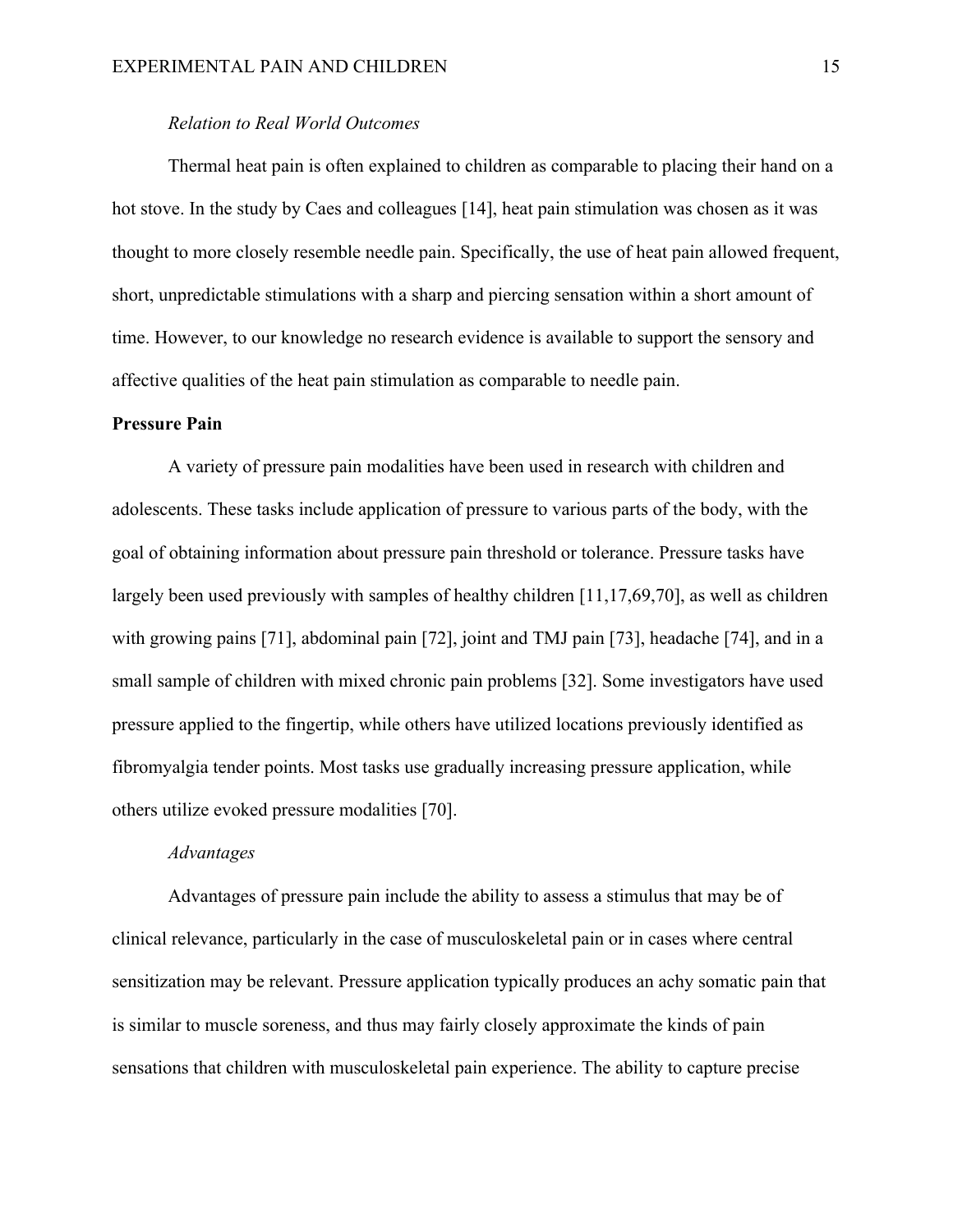recordings with computer-based equipment is also an advantage.

# *Disadvantages*

Disadvantages include that researchers must choose from a huge number of possible stimuli that could be administered, with little research available to guide choices in pediatric samples. Additionally, multiple stimuli trials are often required or recommended to assess pressure pain responses accurately, which may put undue burden on child participants depending on the number of pain locations being assessed. For instance, standard programs in some computer systems require three pressure applications to a single location, and consider this the number of trials needed to calculate a mean score for an individual. While researchers can certainly deviate from these protocols, validation on testing using a reduced number of trials has not been conducted.

#### *Practical Use and Implementation*

Pressure pain tasks can be conducted with low-tech devices that investigators construct themselves (e.g., finger guillotine with weights added by hand), or with very high tech devices integrating electronic algometers that measure pressure with computerized data collection. Researchers must choose whether there are particular locations that they want to examine, or particular protocols they want to follow given their particular research question (e.g., applying pressure to specific fibromyalgia tender points) [75]. Equipment can be quite expensive, with hand-held digital algometers being under \$1000USD, while full-computerized systems may be well over \$10,000USD. Other considerations include paying careful attention to the physical set up of the area where testing occurs to ensure consistency, consideration of dominant vs. nondominant side of the body, and the relatively high level of training needed to train research staff to be comfortable and consistent in their administration of the task.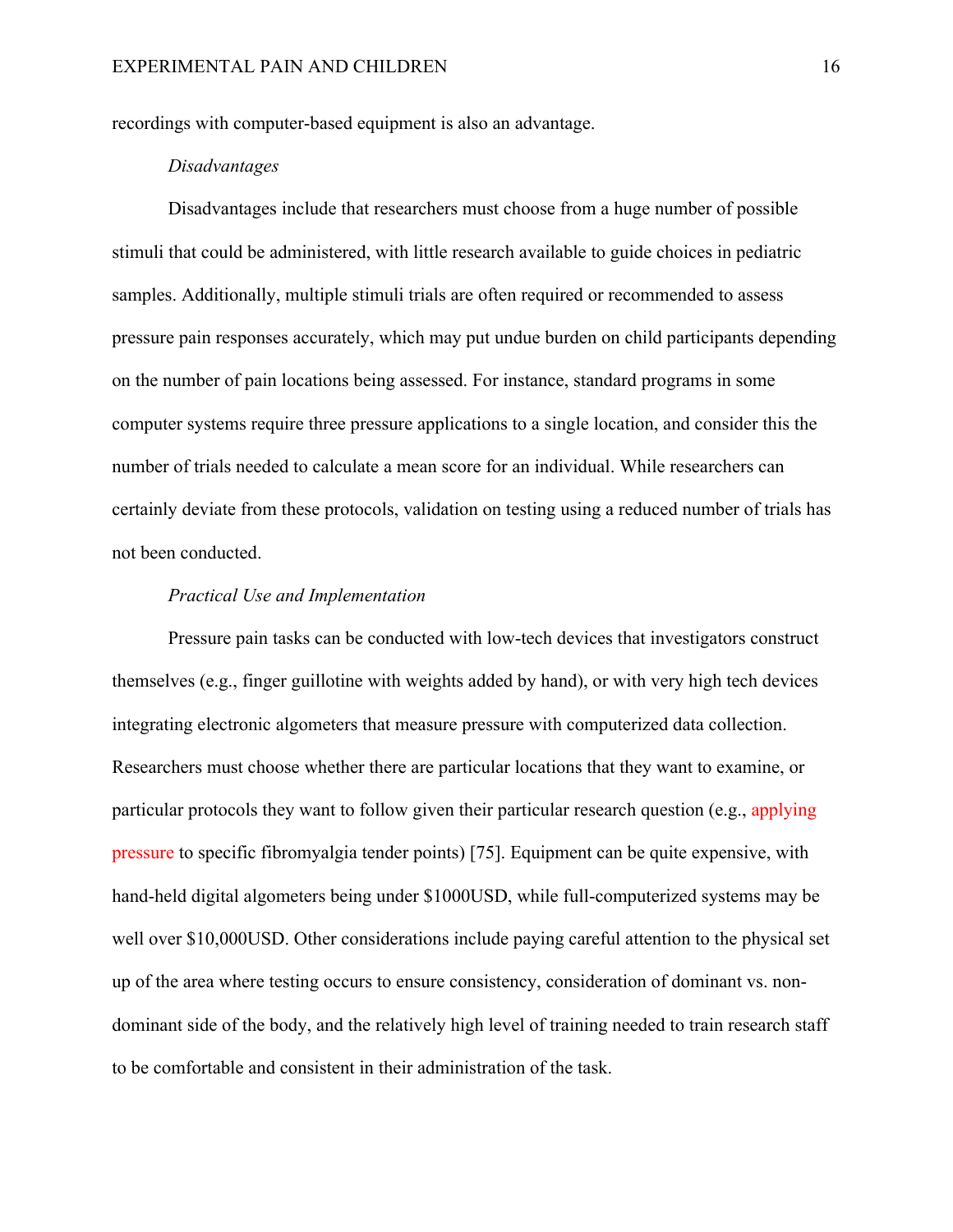# *Ethical Issues and Research Ethics Approval*

Depending on the device and part of the body used, the participant may or may not be able to instantly withdraw the involved hand or other body part. This is in contrast to many heat and cold modalities or equipment that allow the participant to stop the stimuli by simply pulling away from it. Many computerized devices rely on the participant to push a hand-held button to signal pain threshold or tolerance, which then signals the device or task administrator to stop the application of pressure. Other variations require the participant to say, "Stop". In general, there may be limited additional information gleaned from measures of pressure tolerance, whether those are tolerance times for a pre-set pressure, or a ceiling for the amount of pressure that can be tolerated. As these presumably confer a higher level of risk of tissue injury than pressure pain threshold measures, simple pain threshold measures might be preferable. See Appendix A for general task instructions. While these issues do need to be addressed with review boards, the information that can potentially be gained from administration of well-designed pain tasks is substantial.

#### *Relation to Real World Outcomes*

There is little information about how pressure pain responses relate to daily or clinical pain experiences in children, although a growing number of studies show differences in pressure pain responses in clinical pain vs. healthy samples. Pressure pain modalities are thought to have particular relevance to musculoskeletal pain problems, and have been used widely in research examining adults with fibromyalgia and temporomandibular joint disorder [76], as well as in adults with headaches [77]. However, there is little evidence that level of pain sensitivity or threshold is associated with pain frequency or intensity, with some studies showing no link between pressure pain and clinical pain features. Pressure pain stimuli result in large sex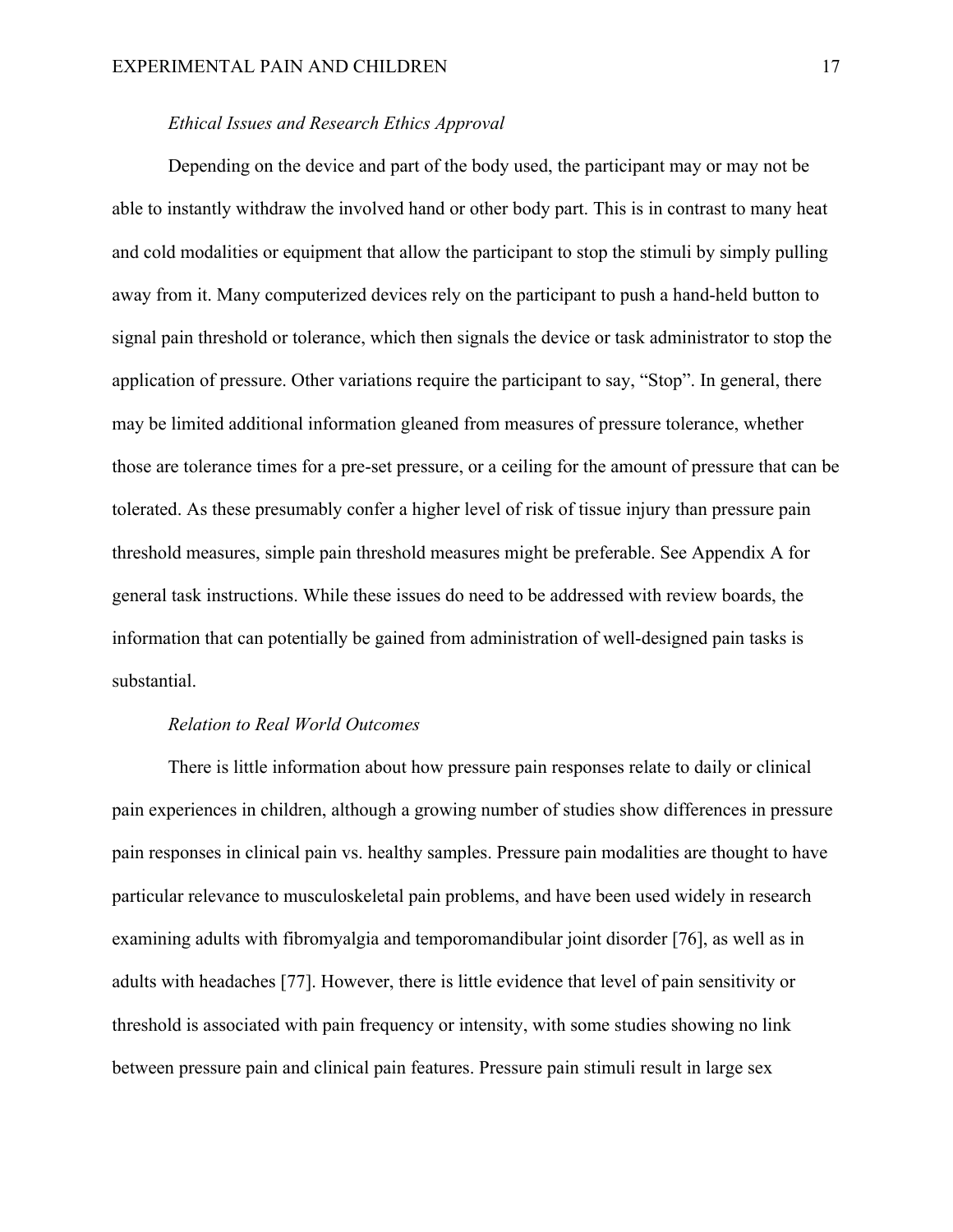differences in adult samples, with females showing lower pain thresholds and tolerances [78], although this has not been observed in all samples of healthy children and adolescents [11].

# **Conditioned Pain Modulation (CPM)**

Conditioned pain modulation (CPM; also know as diffuse noxious inhibitory control or DNIC) is assessed via dynamic psychophysical testing that requires multiple pain modalities. CPM refers to tests of pain responses administered in the absence and presence of a second pain stimuli, known as the conditioning stimuli. The degree of pain modulation is calculated by subtracting the pain response score in the presence of the conditioning stimuli from the score in the absence of the stimuli. These tasks are thought to reflect the body's endogenous pain modulation system [79]. CPM has been used widely in samples of adults with chronic pain, and deficiencies in CPM compared to healthy controls have been observed in adults with a range of painful conditions (e.g., headache, CRPS, etc.) [80,81,82]. Poor CPM, or lack of reduction in pain during the presence of the conditioning stimuli, appears to increase risk for the development of chronic pain in adults. Among children and adolescents, CPM tasks have been used with samples of healthy children [83], with children who were born prematurely [84], and with a sample of youth with mixed chronic pain conditions [39]. The work in this area to date has shown some differences in CPM among clinical samples.

#### *Advantages*

The main advantage to utilizing CPM tasks is the ability to measure a laboratory pain response, which likely reflects central descending inhibition, at least in adults [85]. This may be particularly relevant for work chronic pain conditions in which CPM is known to be impaired in adults [82], or when examining risk for the development of chronic pain. It is also possible that expectations and behaviors can be manipulated in order to examine the potential impact of key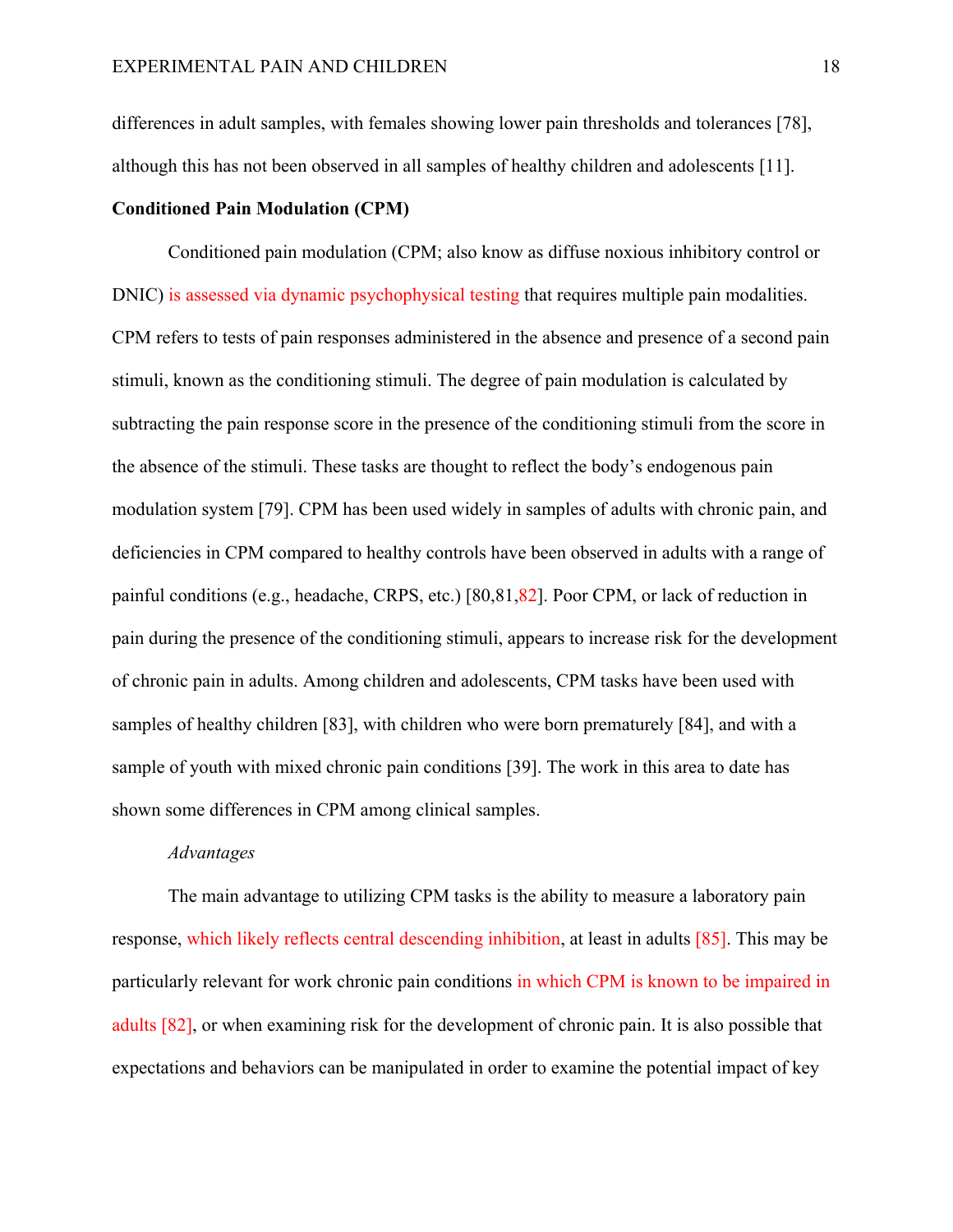cognitive and social factors in pain modulation, which has begun to be demonstrated in adults [86].

# *Disadvantages*

The primary disadvantage of CPM is the practical complexity of administering multiple pain modalities within the same task. If pressure or heat application is used, it is likely that expensive equipment is required. The timeline for the development of CPM in typically developing children is also not entirely clear, although one study to date shows that CPM is higher among healthy adolescents than children [83]. Careful consideration to age and development in study design is important and may require the addition of participants (e.g., studies of youth with chronic pain might benefit from the inclusion of age and gender matched controls).

# *Practical Use and Implementation*

While it is possible to devise CPM tasks using any two pain stimuli, the cold pressor is often used as the conditioning stimuli with pressure or heat applied to the opposite forearm as the primary stimuli due to ease of simultaneous administration. Given that the perception of the painfulness of the conditioning stimuli affects CPM responses, such that the participant must experience the conditioning stimulus as sufficiently painful in order to elicit the conditioned pain modulation response [86], it is important that a conditioning stimulus be carefully chosen and administered. In the case of using the cold pressor for the conditioning stimulus, most protocols depend on the participant to rate the pain at an 8/10 on the 0-10 NRS (or equivalent) prior to administering the second primary pain stimuli. If something other than the CPT is chosen (e.g. heat via thermode), a pre-determined level of the painful stimulus can be used, but this requires administration of another painful stimulus prior to the CPM task to determine the level of heat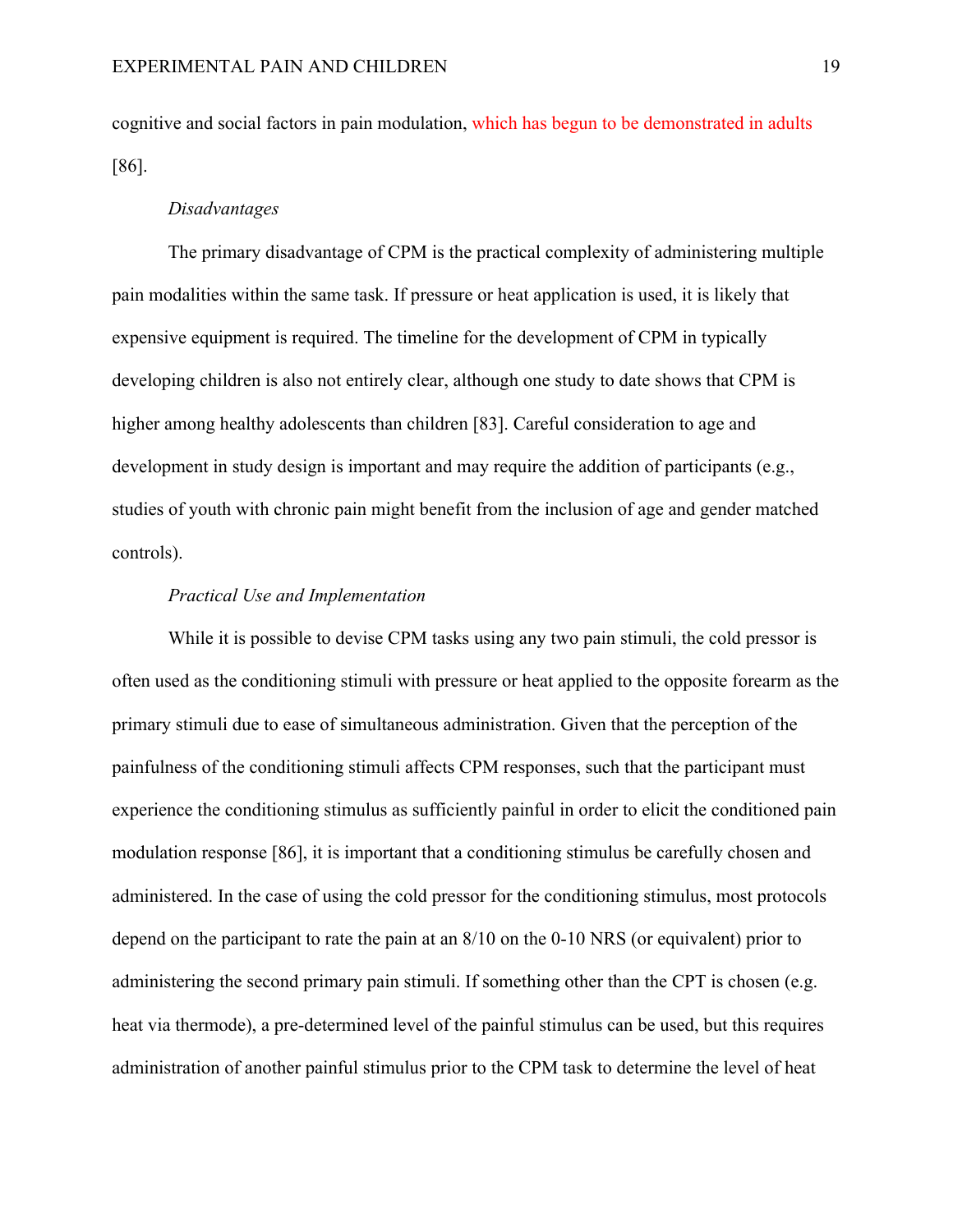that reaches moderate pain level for that participant. An additional note is that the initial response to the painful stimuli in the absence of the conditioning stimuli can provide information about pain responses (threshold and/or tolerance), so if this information is desired a separate task is not needed.

#### *Ethical Issues and Research Ethics Approval.*

As with any task in which painful stimuli are administered, the child should have control over stopping the stimuli at any time, and the number and intensity of painful stimuli should be kept as low as possible. Given this, CPM should be considered carefully as it requires administration of multiple painful stimuli, and requires the conditioned stimuli be sufficiently painful. However, gaining information about endogenous pain modulation is of direct relevance to a number of important research areas, thus these advantages may outweigh the risk.

#### *Relation to Real World Outcomes*

Very little information is available about the association between CPM and clinical pain outcomes in daily life of children and adolescents, although the literature with adults would indicate that the information gleaned from CPM tasks is highly relevant to chronic pain conditions. Higher heart-rate variability and higher age is associated with more efficient CPM (indicating better pain inhibition) [83], which likely reflects typical developmental maturity of the autonomic nervous system.

#### **Discussion and Future Perspective**

Despite their differences, a number of issues apply broadly across all experimental pain modalities. As with all pediatric research, informed consent and developmentally appropriate child assent should be obtained before participation [9,87]. Researchers should take reasonable steps to ascertain that each child understands the pain task and what is expected of him or her.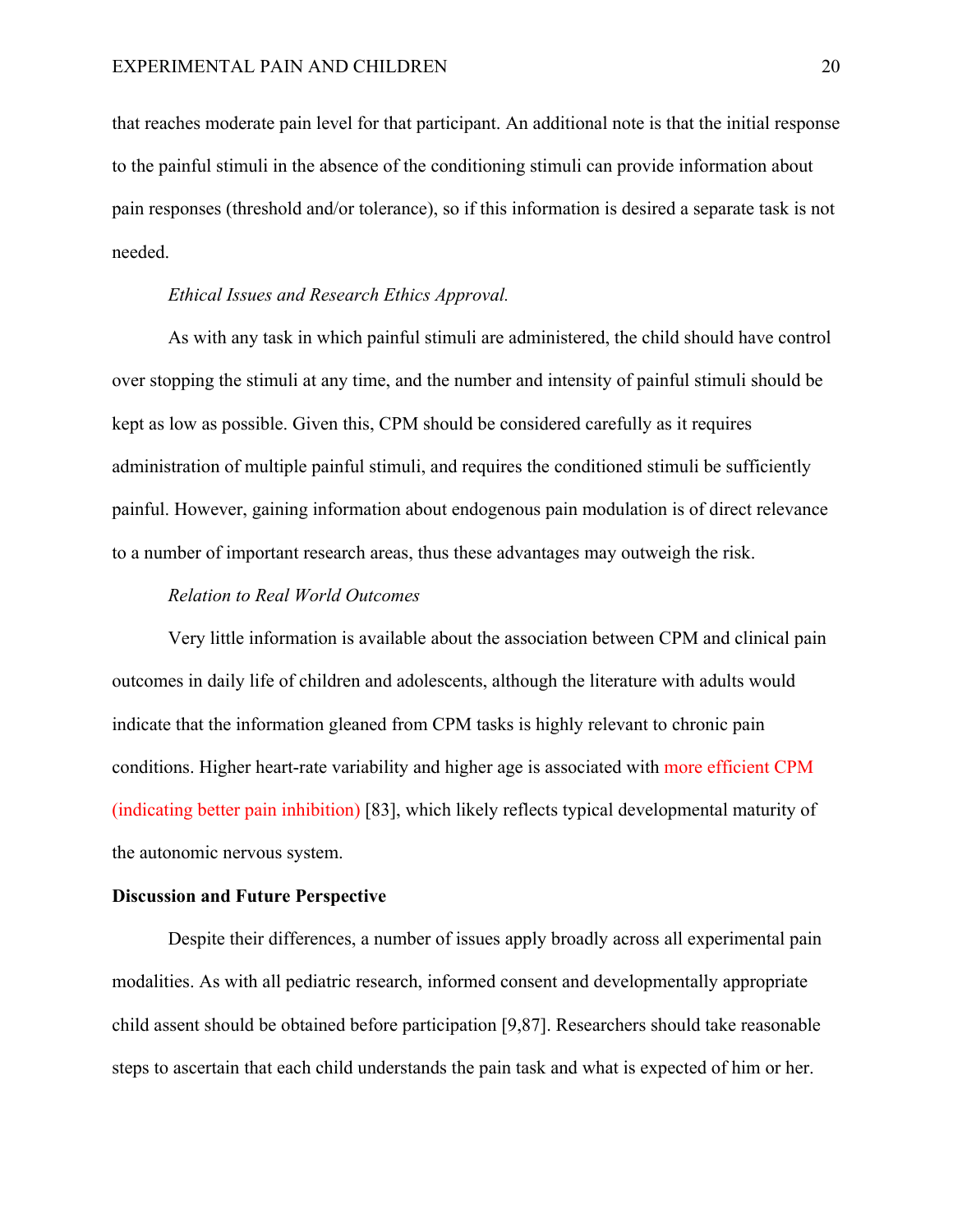Understanding can be enhanced with standardized instructions given verbally, visually, or in writing, and by asking children to repeat the instructions. If multiple trials are employed, a brief reminder of instructions may be helpful. Child assent is continuous and researchers should clearly watch for signals of dissent throughout study procedures, particularly among younger children [88]. In some situations, task safeguards, such as upper limits for the intensity or length of painful stimuli, should also be in place in case the child does not understand or follow instructions. Reasonable upper limits could be inferred from previous research or by piloting participants. Researchers should also consider undergoing the experimental pain task themselves. Although parents and children show a willingness to engage in nonbeneficial experimental pain research [7], it is also relevant for researchers to consider differences between parents and children who choose to participate in research versus those who do not, including perceived importance or benefit of research to others and understanding of the study during consent [89].

As described, there are variable advantages and disadvantages offered by each experimental pain modality. For example, researchers should choose the CPT or the WL-SPT for instances requiring pain lasting at least several minutes, which may be particularly beneficial for examining interactions during pain experiences (e.g., with parents or with peers). Research suggests that the CPT is not particularly threatening to children [44], making the anticipatory anxiety minimal as compared with other experimental pain. Alternatively, the WL-SPT offers higher uncertainty over the onset and duration of the pain experience, which is more similar to recurrent real world pains. Use of pressure or thermal induced pain is particularly relevant for research requiring short and/or repeated pain stimuli. Although lacking empirical support, the experience of pressure and thermal stimuli seem more akin to a needle procedure or other acute pain experiences as compared to the CPT or WL-SPT [14]. Furthermore, small adjustments can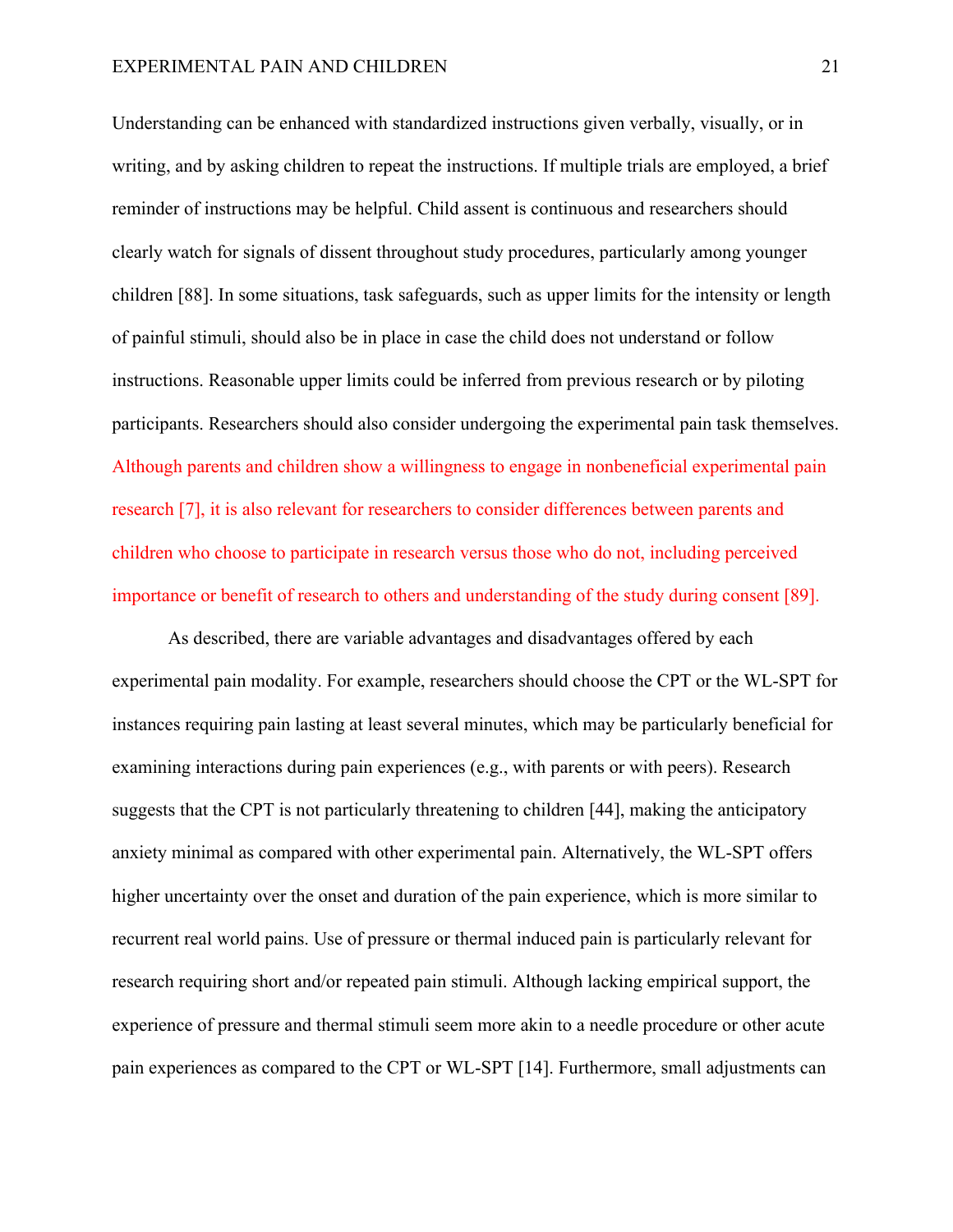#### EXPERIMENTAL PAIN AND CHILDREN 22

be made quickly and easily to thermal and pressure pain, allowing for the individualization of stimuli and investigation of central sensitization via temporal summation/wind-up [64]. In addition to length of pain stimuli, researchers should consider how closely the pain stimuli they chose approximates real-life experiences of pain, particularly with clinical pain populations (e.g., pressure pain as similar to musculoskeletal pain, WL-SPT as similar to abdominal pain). While closely matched pain sensations may not always be needed, there are advantages to matching the lab task with the type of pain experienced by youth in daily life.

Given the increased challenges of conducting research with vulnerable populations, pediatric research often lags behind that with adults. In addition to continuing exploration of psychosocial influences, experimental pain has been increasingly used with adults to investigate biological, neurological, and genetic pain mechanisms [22,90-93] and race/ethnicity [94]. To date, research using the cold pressor task with children has assessed biomarkers of heart rate [12,39,84], blood pressure [32], and cortisol [95], as well as associations with race [96,97]. To our knowledge, of the other experimental pain modalities, biomarkers have only been examined in relation to conditioned pain modulation (i.e., heart rate variability) [83], and racial differences have not been investigated. These are trends that we expect will gain increasing focus in future pediatric research. Familiarity with and use of multiple experimental pain modalities within single studies will increase given their particular benefit for understanding pain modulation and central processing [39,53,84]. Use of experimental methods to examine early pain experiences and identify biopsychosocial risk factors in childhood will lead our understanding of how and for whom chronic pain develops later in life [98].

The limitations of our current use of experimental pain with children will also be critical for the field to address in the coming years. In particular, a distinct lack of evidence outlining the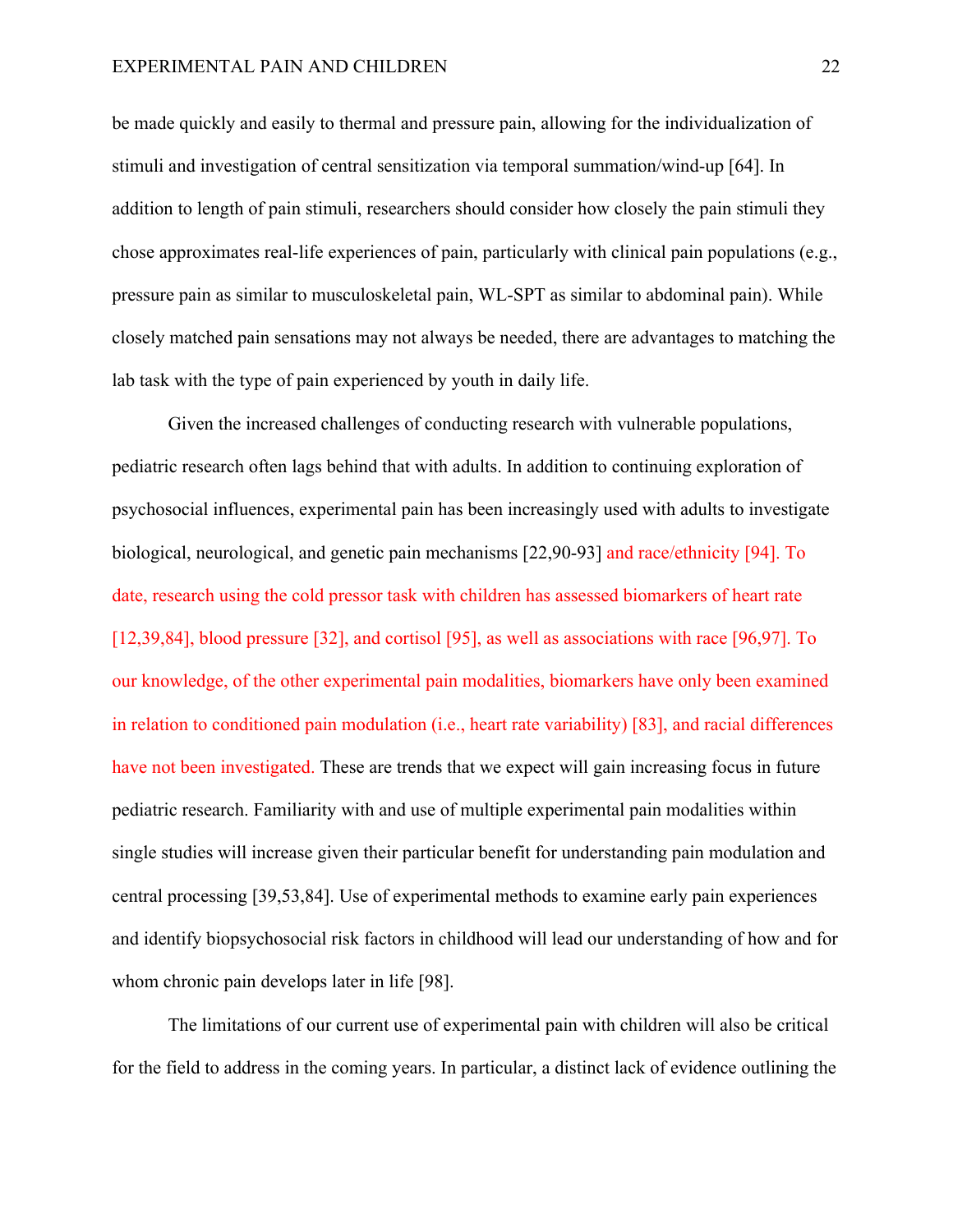#### EXPERIMENTAL PAIN AND CHILDREN 23

relation of experimentally induced pain to clinical pain or real world outcomes. As previously suggested, it is likely that these relationships will differ between experimental modalities [21]; however, research comparing the intensity, affect, and quality of pain induced by different modalities in the lab to pain in the real world is necessary and offers the potential to develop a model for integration of information from multiple pain assessments [11,17]. As this understanding grows and more recently introduced experimental pain modalities become familiar to pediatric researchers, they will be used more widely with clinical samples of children and adolescents to understand pain processes and examine treatment effects.

Although all described experimental pain modalities have been used with children, acceptability of the pain induction by parents and children has only been empirically investigated for the CPT [7]. Given the potential lack of direct benefit to participating children, reporting of the acceptability of other modalities is strongly encouraged. This information can be useful for research ethics boards in their assessment of risk posed by studies using experimental pain. Clearer guidelines are developing for pressure and thermal pain within the context of quantitative sensory testing with children [99]; however, the CPT offers the most established guidelines directing researchers' use of any single experimental pain modality [29,30]. Researchers using experimental pain with children are also encouraged to publish evidence and opinions on these issues to promote their use more broadly and ethically; furthermore, encouraging standardization of methods when beneficial to increase comparability of findings between research groups and across studies.

Despite these limitations, the introduction of different experimental pain modalities to pediatric research has and will continue to infinitely broaden the scope of research questions that can be addressed with children and adolescents. Already experimental pain research has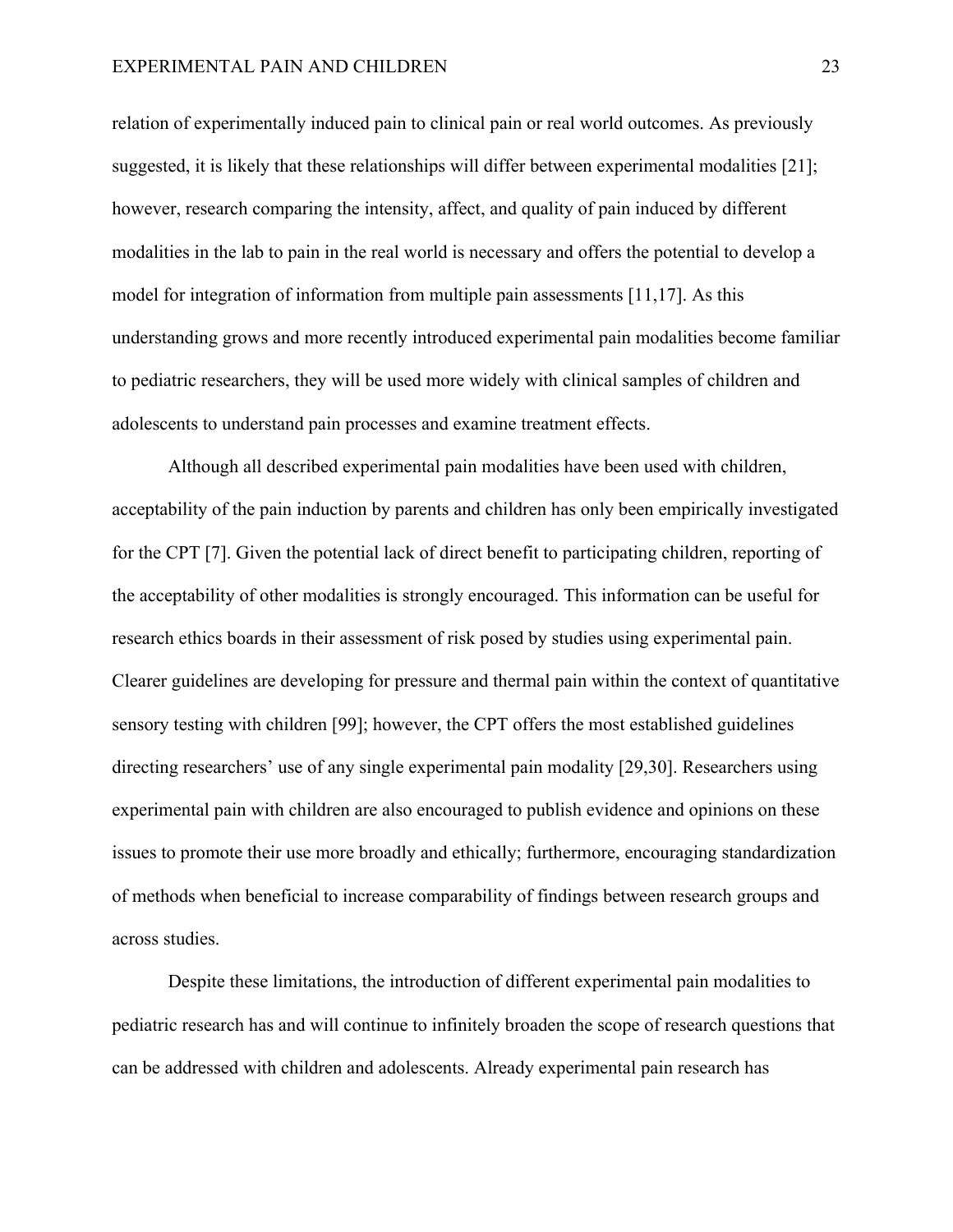evidenced its critical role in advancing our understanding and treatment of pain in children and adolescents, who would be unjustly denied these benefits without their inclusion in such research.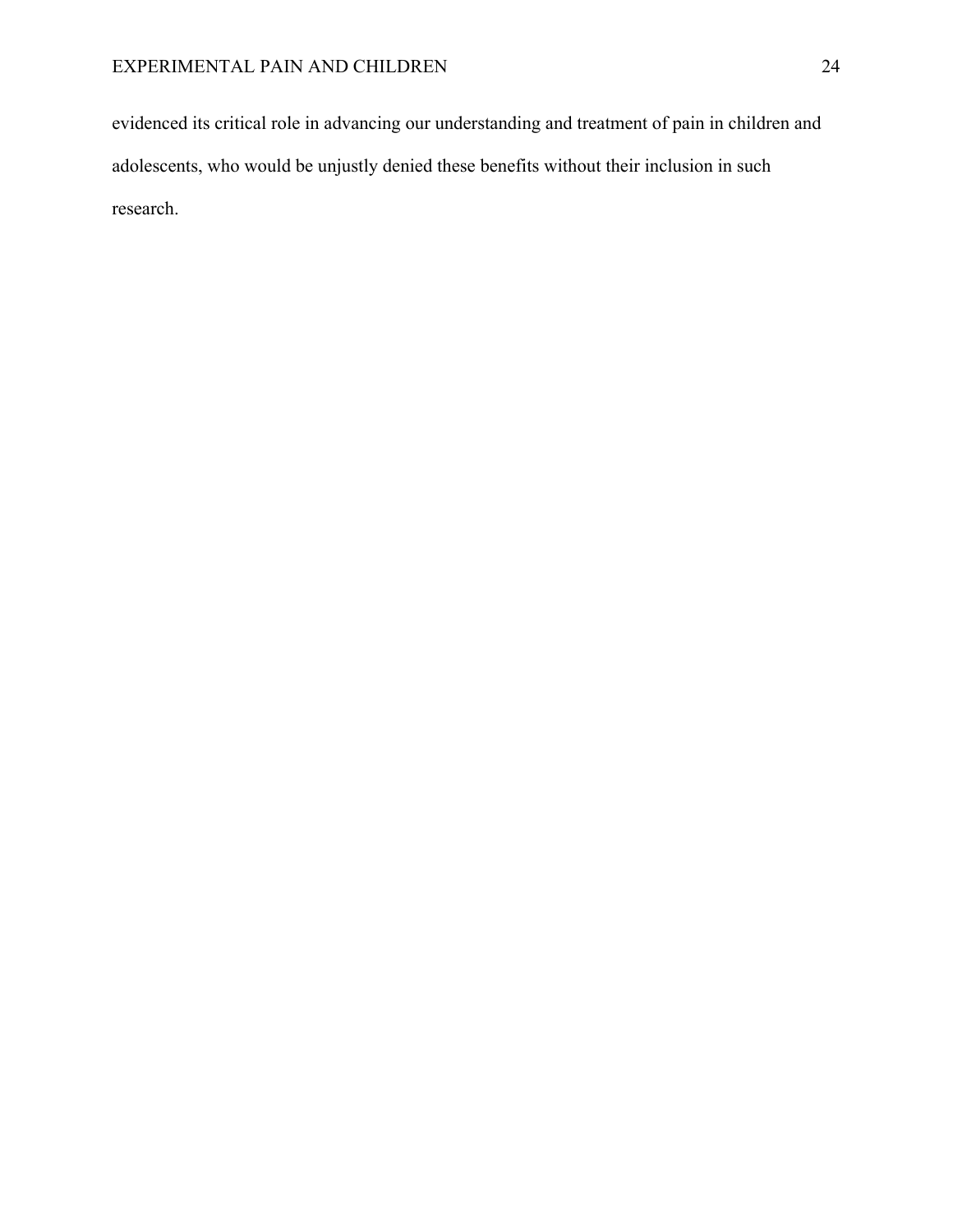# References

1. Milgram S. Behavioral study of obedience. *J Abnorm Soc Psychol*. 67(4), 371-378 (1963).

2. King S, Chambers CT, Huguet A *et al*. The epidemiology of chronic pain in children and adolescents revisited: A systematic review. *Pain*. 152(12), 2729-2738 (2011).

3. Stevens BJ, Abbott LK, Yamada J *et al*. Epidemiology and management of painful procedures in children in Canadian hospitals. *CMAJ*. 183(7), E403-10 (2011).

4. von Baeyer CL, Baskerville S, McGrath PJ. Everyday pain in three-to five-year-old children in day care. *Pain Res Manag*. 3(2), 111-116 (1998).

5. Charlton JE. *Core Curriculum for Professional Education in Pain*. IASP Press, Seattle, WA (2005).

6. Noel M, Birnie KA. Ethical challenges in pediatric pain research. *Pediatr Pain Lett*. 12, 1-5 (2010).

7. Birnie KA, Noel M, Chambers CT, von Baeyer CL, Fernandez CV. The cold pressor task: Is it an ethically acceptable pain research method in children? *J Pediatr Psychol*. 36(10), 1071-1081 (2011).

8. Fisher CB, Kornetsky SZ, Prentice ED. Determining risk in pediatric research with no prospect of direct benefit: Time for a national consensus on the interpretation of federal regulations. *Am J Bioeth*. 7(3), 5-10 (2007).

9. Canadian Institutes of Health Research, Natural Sciences and Engineering Research Council of Canada, Social Sciences and Humanities Research Council. *Tri-council policy statement: Ethical conduct for research involving humans* (2010).

10. World Medical Association. *Declaration of Helsinki: Ethical principles for medical research involving human subjects* (2008).

11. Myers CD, Tsao JC, Glover DA, Kim SC, Turk N, Zeltzer LK. Sex, gender, and age: Contributions to laboratory pain responding in children and adolescents. *J Pain*. 7(8), 556-564 (2006).

12. Dufton LM, Konik B, Colletti R *et al*. Effects of stress on pain threshold and tolerance in children with recurrent abdominal pain. *Pain.* 136(1-2), 38-43 (2008).

13. Caes L, Vervoort T, Eccleston C, Vandenhende M, Goubert L. Parental catastrophizing about child's pain and its relationship with activity restriction: The mediating role of parental distress. *Pain*. 152(1), 212-222 (2011).

14. Caes L, Vervoort T, Trost Z, Goubert L. Impact of parental catastrophizing and contextual threat on parents' emotional and behavioral responses to their child's pain. *Pain*. 153(3), 687-695 (2012).

15. Chambers CT, Craig KD, Bennett SM. The impact of maternal behavior on children's pain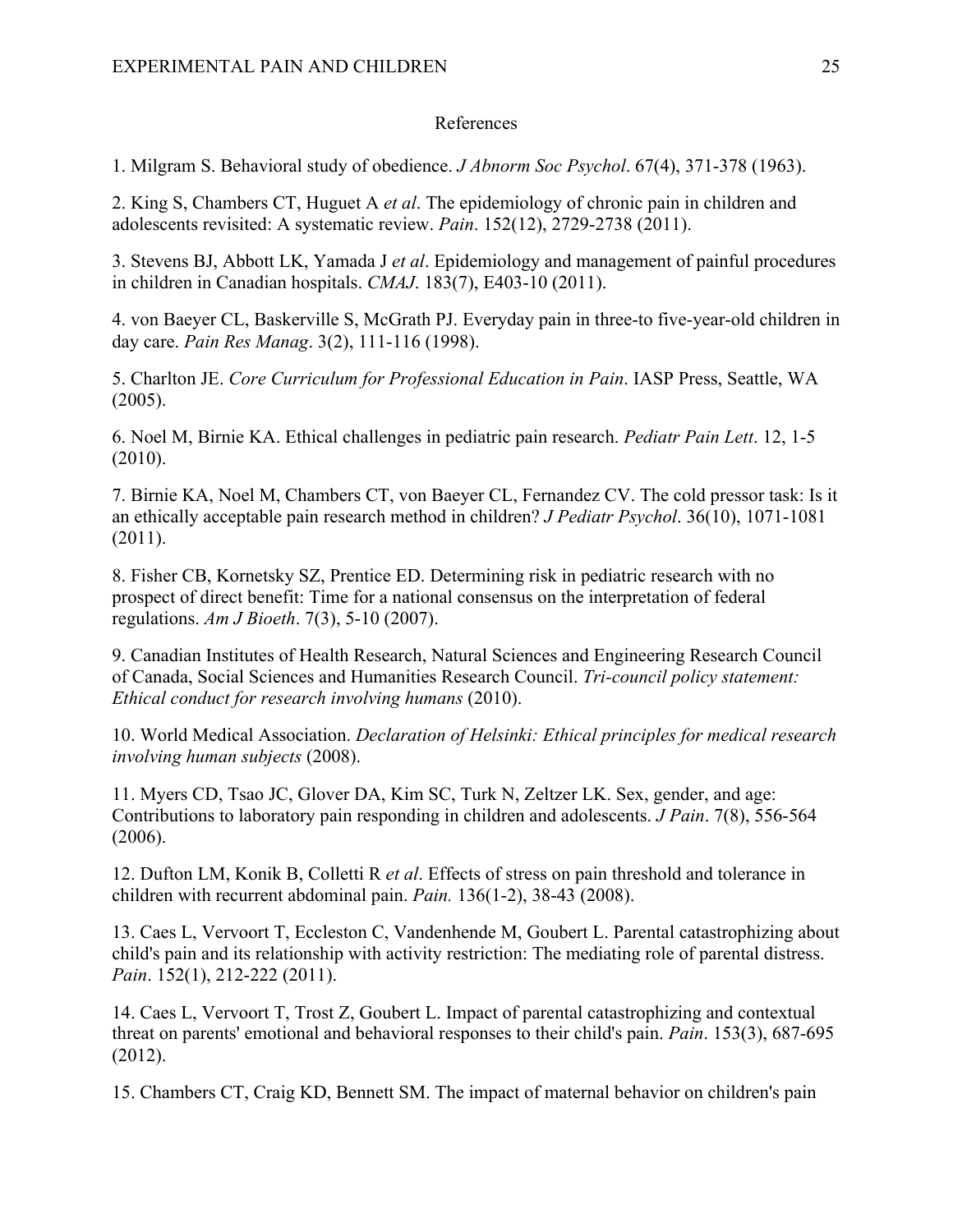experiences: An experimental analysis. *J Pediatr Psychol.* 27(3), 293-301 (2002).

16. Walker LS, Williams SE, Smith CA, Garber J, Van Slyke DA, Lipani TA. Parent attention versus distraction: Impact on symptom complaints by children with and without chronic functional abdominal pain. *Pain*. 122(1-2), 43-52 (2006).

17. Lu Q, Tsao JC, Myers CD, Kim SC, Zeltzer LK. Coping predictors of children's laboratoryinduced pain tolerance, intensity, and unpleasantness. *J Pain*. 8(9), 708-717 (2007).

18. Dahlquist LM, Weiss KE, Law EF *et al*. Effects of videogame distraction and a virtual reality type head-mounted display helmet on cold pressor pain in young elementary school-aged children. *J Pediatr Psychol*. 35(6), 617-625 (2010).

19. Moore DJ, Keogh E, Crombez G, Eccleston C. Methods for studying naturally occurring human pain and their analogues. *Pain.* 154(2), 190-199 (2013).

20. Feuerstein M, Barr RG, Francoeur TE, Houle M, Rafman S. Potential biobehavioral mechanisms of recurrent abdominal pain in children. *Pain*. 13(3), 287-298 (1982).

21. Neziri AY, Curatolo M, Nüesch E *et al*. Factor analysis of responses to thermal, electrical, and mechanical painful stimuli supports the importance of multi-modal pain assessment. *Pain.*  152(5), 1146-1155 (2011).

22. Nielsen CS, Staud R, Price DD. Individual differences in pain sensitivity: Measurement, causation, and consequences. *J Pain*. 10(3), 231-237 (2009).

23. Blankenburg M, Boekens H, Hechler T *et al.* Reference values for quantitative sensory testing in children and adolescents: Developmental and gender differences of somatosensory perception. *Pain.* 149, 76-88 (2010).

24. Wollgarten-Hadamek I, Hohmeister J, Zohsel K, Flor H, Hermann C. Do school-aged children with burn injuries during infancy show stress-induced activation of pain inhibitory mechanisms? *Eur J Pain*. 15(4), 423.e1-10 (2011).

25. Reid GJ, McGrath PJ, Lang BA. Parent-child interactions among children with juvenile fibromyalgia, arthritis, and healthy controls. *Pain.* 113(1-2), 201-210 (2005).

26. Hines Jr EA. Reaction of the blood pressure of 400 school children to a standard stimulus. *JAMA*. 108(15), 1249-1250 (1937).

27. Zeltzer LK, Fanurik D, LeBaron S. The cold pressor pain paradigm in children: Feasibility of an intervention model (part II). *Pain.* 37(3), 305-313 (1989).

28. LeBaron S, Zeltzer L, Fanurik D. An investigation of cold pressor pain in children (part I). *Pain*. 37(2), 161-171 (1989).

\*29. Birnie KA, Petter M, Boerner KE, Noel M, Chambers CT. Contemporary use of the cold pressor task in pediatric pain research: A systematic review of methods. *J Pain*. 13(9), 817-826 (2012). *Systematic review of methodological variability in cold pressor task use with pediatric samples and provides update to earlier guidelines.*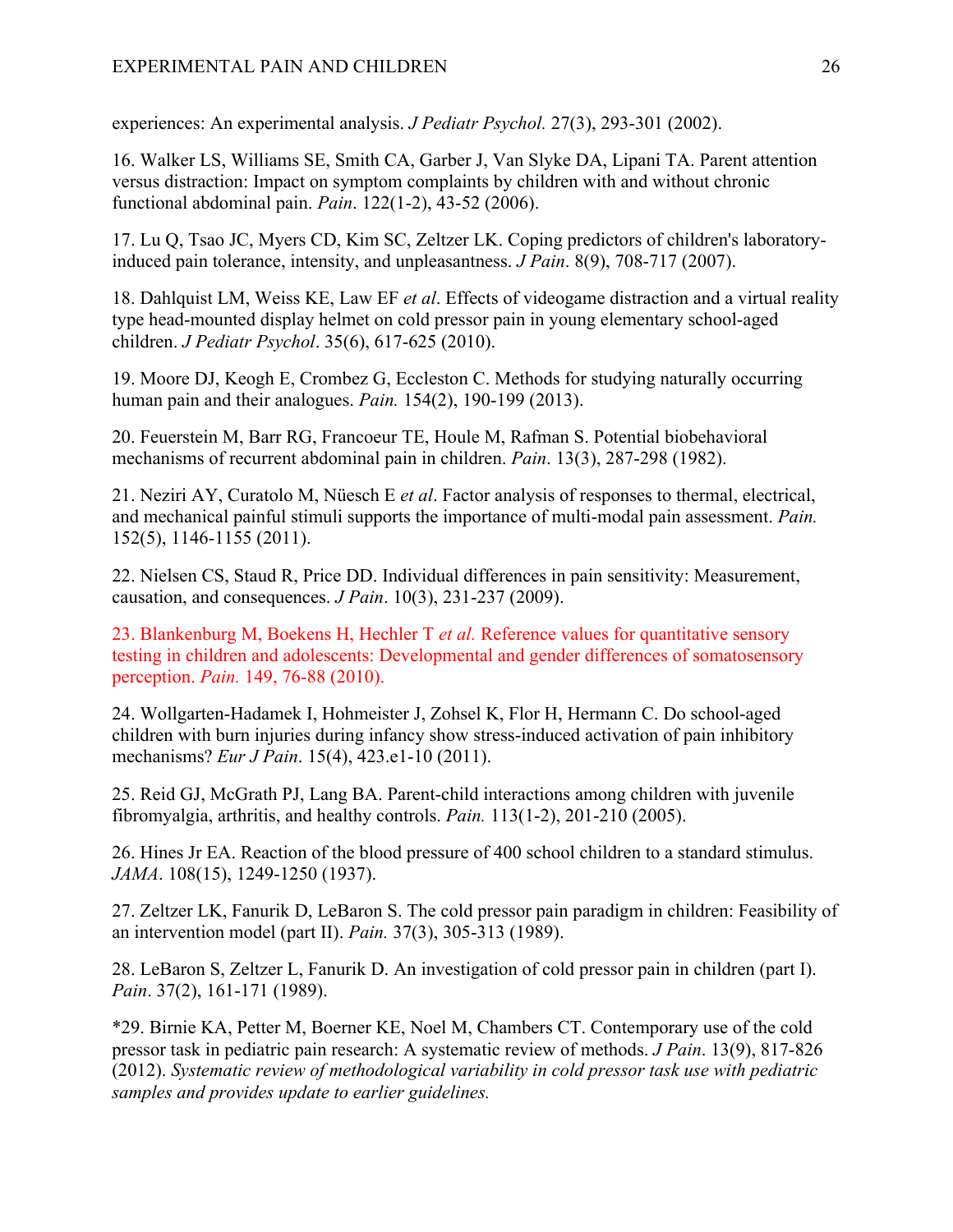\*\*30. von Baeyer CL, Piira T, Chambers CT, Trapanotto M, Zeltzer LK. Guidelines for the cold pressor task as an experimental pain stimulus for use with children. *J Pain.* 6(4), 218-227 (2005). *Guidelines directing standardized and ethical use of the cold pressor task with children.*

31. Trapanotto M, Pozziani G, Perissinotto E, Barbieri S, Zacchello F, Benini F. The cold pressor test for the pediatric population: Refinement of procedures, development of norms, and study of psychological variables. *J Pediatr Psychol*. 34(7), 749-759 (2009).

32. Tsao JC, Evans S, Seidman LC, Zeltzer LK. Experimental pain responses in children with chronic pain and in healthy children: How do they differ? *Pain Res Manag*. 17(2), 103-109 (2012).

33. Williams AE, Heitkemper M, Self MM, Czyzewski DI, Shulman RJ. Endogenous inhibition of somatic pain is impaired in girls with irritable bowel syndrome compared with healthy girls. *J Pain* (Epub 2013).

34. Moon EC, Chambers CT, McGrath PJ. "He says, she says": A comparison of fathers' and mothers' verbal behavior during child cold pressor pain. *J Pain.*12(11), 1174-1181 (2011).

35. Noel M, Chambers CT, McGrath PJ, Klein RM, Stewart SH. The influence of children's pain memories on subsequent pain experience. *Pain*. 153(8), 1563-1572 (2012).

36. Petter M, Chambers CT, MacLaren Chorney J. The effects of mindfulness-based attention on cold pressor pain in children. *Pain Res Manag*.18(1), 39-45 (2013).

37. Vervoort T, Trost Z, Van Ryckeghem DM. Children's selective attention to pain and avoidance behaviour: The role of child and parental catastrophizing about pain. *Pain* (Epub 2013).

38. Schmitz AK, Vierhaus M, Lohaus A. Pain tolerance in children and adolescents: Sex differences and psychosocial influences on pain threshold and endurance. *Eur J Pain*. 17(1), 124- 131 (2013).

39. Evans S, Seidman LC, Tsao JC, Lung KC, Zeltzer LK, Naliboff BD. Heart rate variability as a biomarker for autonomic nervous system response differences between children with chronic pain and healthy control children. *J Pain Res.* 6, 449-457 (2013).

40. Dahlquist LM, McKenna KD, Jones KK, Dillinger L, Weiss KE, Ackerman CS. Active and passive distraction using a head-mounted display helmet: Effects on cold pressor pain in children. *Health Psychol*. 26(6), 794-801 (2007).

41. Dahlquist LM, Weiss KE, Clendaniel LD, Law EF, Ackerman CS, McKenna KD. Effects of videogame distraction using a virtual reality type head-mounted display helmet on cold pressor pain in children. *J Pediatr Psychol*. 34(5), 574-584 (2009).

42. Wohlheiter KA, Dahlquist LM. Interactive versus passive distraction for acute pain management in young children: The role of selective attention and development. *J Pediatr Psychol.* 38(2), 202-212 (2013).

43. Stuber M, Hilber SD, Mintzer LL, Castaneda M, Glover D, Zeltzer L. Laughter, humor and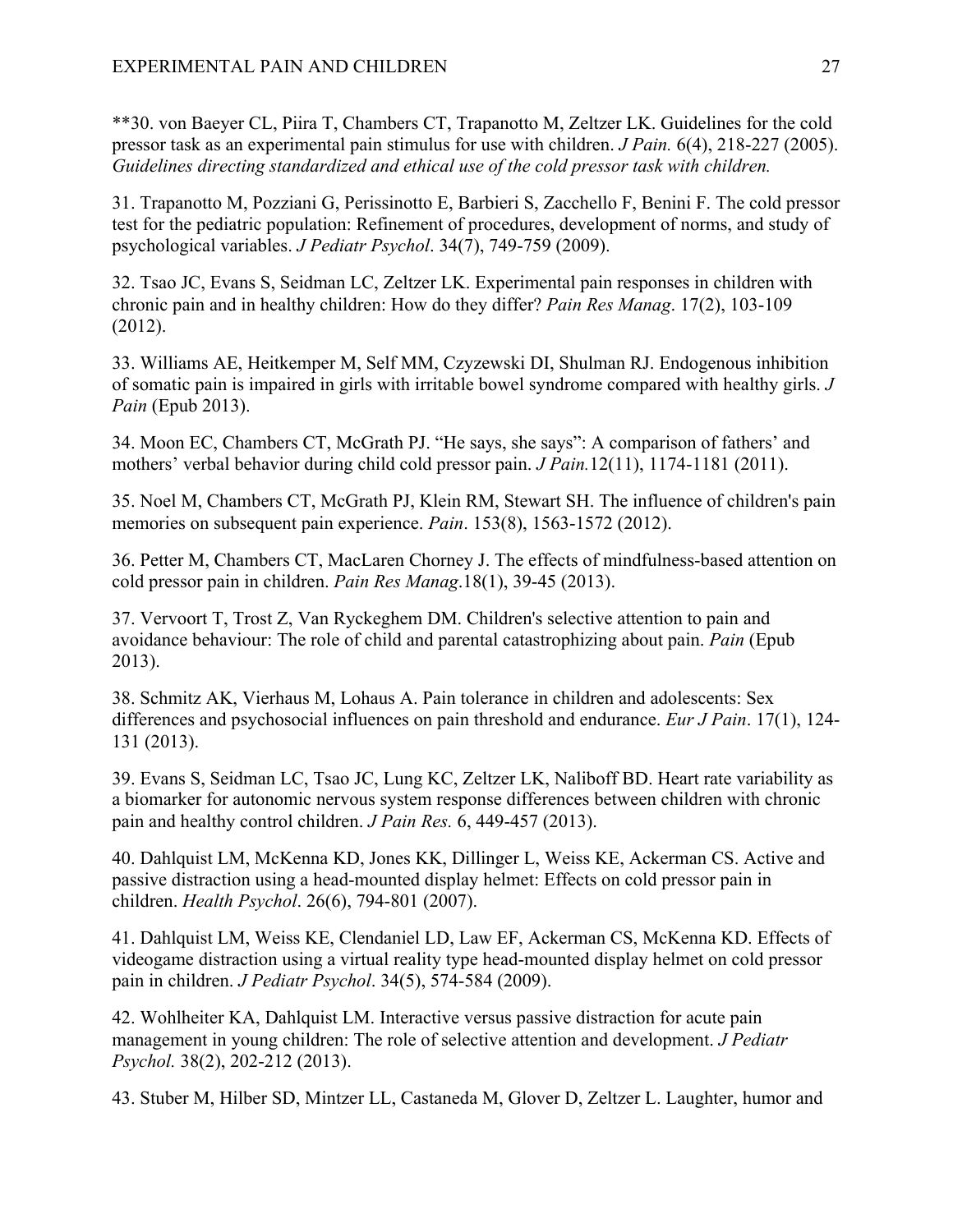pain perception in children: A pilot study. *Evid Based Complement Alternat Med*. 6(2), 271-276 (2009).

44. Tsao JC, Myers CD, Craske MG, Bursch B, Kim SC, Zeltzer LK. Role of anticipatory anxiety and anxiety sensitivity in children's and adolescents' laboratory pain responses. *J Pediatr Psychol*. 29(5), 379-388 (2004).

45. Weiss KE, Dahlquist LM, Wohlheiter K. The effects of interactive and passive distraction on cold pressor pain in preschool-aged children. *J Pediatr Psychol*. 36(7), 816-826 (2011).

46. Mitchell LA, MacDonald RA, Brodie EE. Temperature and the cold pressor test. *J Pain*. 5(4), 233-237 (2004).

47. Ferreira-Valente MA, Pais-Ribeiro JL, Jensen MP. Validity of four pain intensity rating scales. *Pain*. 152(10), 2399-2404 (2011).

48. Hirsch MS, Liebert RM. The physical and psychological experience of pain: The effects of labeling and cold pressor temperature on three pain measures in college women. *Pain*. 77(1), 41- 48 (1998).

49. Williams DA, Thorn BE. Can research methodology affect treatment outcome? A comparison of two cold pressor test paradigms. *Cognit Ther Res*. 10(5), 539-545 (1986).

50. Jackson T, Pope L, Nagasaka T, Fritch A, Iezzi T, Chen H. The impact of threatening information about pain on coping and pain tolerance. *Br J Health Psychol*. 10, 441-451 (2005).

51. Wolf S, Hardy JD. Studies on pain. Observations on pain due to local cooling and on factors involved in the "cold pressor" effect. *J Clin Invest*. 20(5), 521-533 (1941).

52. Coldwell SE, Kaakko T, Gärtner-Makihara AB *et al*. Temporal information reduces children's pain reports during a multiple-trial cold pressor procedure. *Behav Ther*. 33(1), 45-63 (2003).

53. Tsao JC, Glover DA, Bursch B, Ifekwunigwe M, Zeltzer LK. Laboratory pain reactivity and gender: Relationship to school nurse visits and school absences. *J Dev Behav Pediatr*. 23(4), 217-224 (2002).

\*\*54. Walker LS, Williams SE, Smith CA *et al*. Validation of a symptom provocation test for laboratory studies of abdominal pain and discomfort in children and adolescents. *J Pediatr Psychol*. 31(7), 703-713 (2006). *Describes the development and use of the water load symptom provocation test with children.*

55. Mertz H, Naliboff B, Munakata J, Niazi N, Mayer EA. Altered rectal perception is a biological marker of patients with irritable bowel syndrome. *Gastroenterol*. 109(1), 40-52 (1995).

56. Koch KL, Bingaman S, Muth E, Ouyang A. Effects of physiological gastric distention on nausea, stomach fullness, satiety and gastric myoelectrical activity in patients with irritable bowel syndrome. *Gastroenterol*. 4, A763 (1997).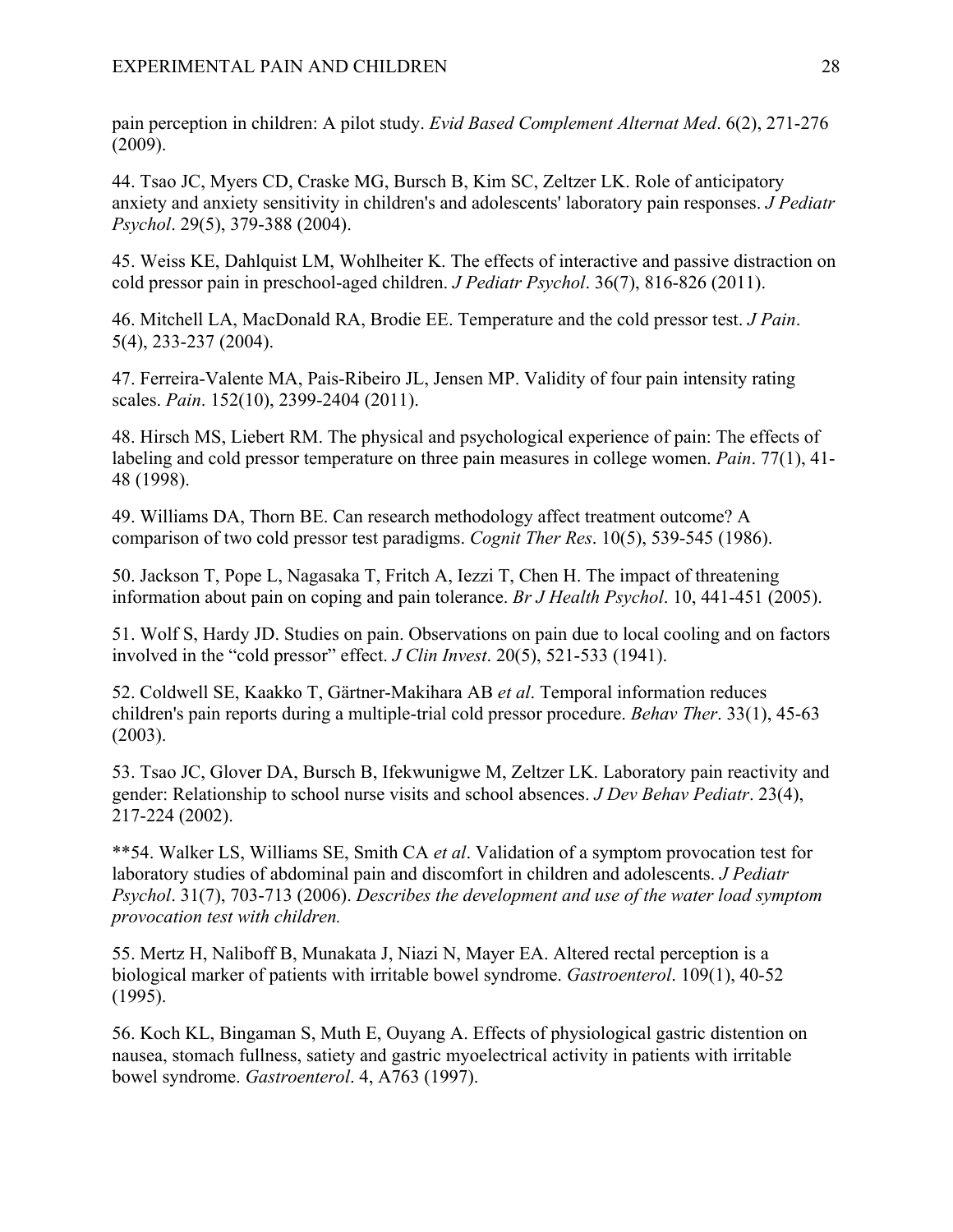57. Sood MR, Schwankovsky LM, Rowhani A *et al*. Water load test in children. *J Pediatr Gastroenterol Nutr*. 35(2), 199-201 (2002).

58. Schurman JV, Friesen CA, Andre L *et al*. Diagnostic utility of the water load test in children with chronic abdominal pain. *J Pediatr Gastroenterol Nutr*. 44(1), 51-57 (2007).

59. Williams SE, Blount RL, Walker LS. Children's pain threat appraisal and catastrophizing moderate the impact of parent verbal behavior on children's symptom complaints. *J Pediatr Psychol*. 36(1), 55-63 (2011).

\*60. Anderson JL, Acra S, Bruehl S, Walker LS. Relation between clinical symptoms and experimental visceral hypersensitivity in pediatric patients with functional abdominal pain. *J Pediatr Gastroenterol Nutr*. 47(3), 309-315 (2008). *Provides evidence for the relationship of pain responding during the water load symptom provocation test to clinical pain and real world outcomes.*

61. Zohsel K, Hohmeister J, Flor H, Hermann C. Somatic pain sensitivity in children with recurrent abdominal pain. *Am J Gastroenterol*. 103(6), 1517-1523 (2008).

62. Hermann C, Hohmeister J, Demirakça S, Zohsel K, Flor H. Long-term alteration of pain sensitivity in school-aged children with early pain experiences. *Pain*. 125(3), 278-285 (2006).

63. Meier PM, Berde CB, DiCanzio J, Zurakowski D, Sethna NF. Quantitative assessment of cutaneous thermal and vibration sensation and thermal pain detection thresholds in healthy children and adolescents. *Muscle Nerve*. 24(10), 1339-1345 (2001).

64. Walker LS, Sherman AL, Bruehl S, Garber J, Smith CA. Functional abdominal pain patient subtypes in childhood predict functional gastrointestinal disorders with chronic pain and psychiatric comorbidities in adolescence and adulthood. *Pain*. 153(9), 1798-1806 (2012).

65. Ruscheweyh R, Stumpenhorst F, Knecht S, Marziniak M. Comparison of the cold pressor test and contact thermode-delivered cold stimuli for the assessment of cold pain sensitivity. *J Pain*. 11(8), 728-736 (2010).

66. Moloney NA, Hall TM, Doody CM. Reliability of thermal quantitative sensory testing: A systematic review. *J Rehabil Res Dev*. 49(2), 191-207 (2012).

67. Bar-Shalita T, Vatine JJ, Seltzer Z, Parush S. Psychophysical correlates in children with sensory modulation disorder (SMD). *Physiol Behav*. 98(5), 631-639 (2009).

68. Hohmeister J, Demirakça S, Zohsel K, Flor H, Hermann C. Responses to pain in school-aged children with experience in a neonatal intensive care unit: Cognitive aspects and maternal influences. *Eur J Pain.* 13(1), 94-101 (2009).

69. Goubert L, Vervoort T, Cano A, Crombez G. Catastrophizing about their children's pain is related to higher parent-child congruency in pain ratings: An experimental investigation. *Eur J Pain.* 13(2), 196-201 (2009).

70. Payne LA, Seidman LC, Lung KC, Zeltzer LK, Tsao JC. Relationship of neuroticism and laboratory pain in healthy children: Does anxiety sensitivity play a role? *Pain.* 154(1), 103-109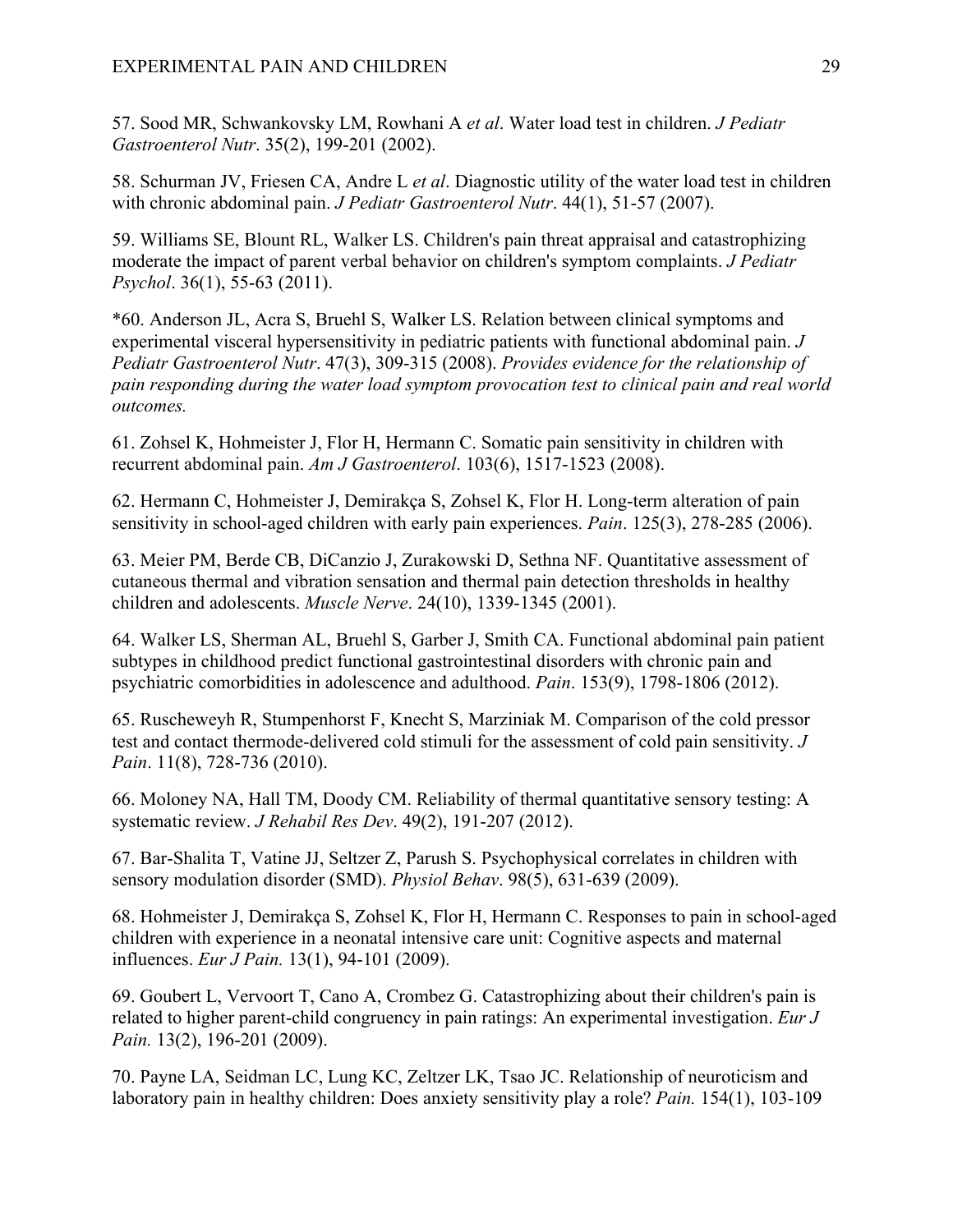# (2013).

71. Hashkes PJ, Friedland O, Jaber L, Cohen HA, Wolach B, Uziel Y. Decreased pain threshold in children with growing pains. *J Rheumatol*. 31(3), 610-613 (2004).

72. Duarte MA, Goulart EM, Penna FJ. Pressure pain threshold in children with recurrent abdominal pain. *J Pediatr Gastroenterol Nutr*. 31(3), 280-285 (2000).

73. Chaves TC, Nagamine HM, de Sousa LM, de Oliveira AS, Regalo SC, Grossi DB. Differences in pain perception in children reporting joint and orofacial muscle pain. *J Clin Pediatr Dent.* 37(3), 321-327 (2013).

74. Soee AB, Skov L, Kreiner S, Tornoe B, Thomsen LL. Pain sensitivity and pericranial tenderness in children with tension-type headache: A controlled study. *J Pain Res*. 6, 425-434 (2013).

75. Wolfe F, Smythe HA, Yunus MB *et al*. The American College of Rheumatology 1990 criteria for the classification of fibromyalgia. *Arthritis Rheum*. 33(2), 160-172 (1990).

76. Smith MT, Wickwire EM, Grace EG *et al*. Sleep disorders and their association with laboratory pain sensitivity in temporomandibular joint disorder. *Sleep*. 32(6), 779-790 (2009).

77. Fernández-de-Las-Peñas C, Cuadrado ML, Arendt-Nielsen L, Ge HY, Pareja JA. Increased pericranial tenderness, decreased pressure pain threshold, and headache clinical parameters in chronic tension-type headache patients. *Clin J Pain*. 23(4), 346-352 (2007).

78. Riley JL, Robinson ME, Wise EA, Myers CD, Fillingim RB. Sex differences in the perception of noxious experimental stimuli: A meta-analysis. *Pain.* 74(2-3), 181-187 (1998).

79. Yarnitsky D. Conditioned pain modulation (the diffuse noxious inhibitory control-like effect): Its relevance for acute and chronic pain states. *Curr Opin Anaesthesiol*. 23(5), 611-615 (2010).

80. Cathcart S, Petkov J, Winefield AH, Lushington K, Rolan P. Central mechanisms of stressinduced headache. *Cephalalgia*. 30(3), 285-295 (2010).

81. Seifert F, Kiefer G, DeCol R, Schmelz M, Maihöfner C. Differential endogenous pain modulation in complex-regional pain syndrome. *Brain*. 132, 788-800 (2009).

82. Lewis GN, Rice DA, McNair PJ. Conditioned pain modulation in populations with chronic pain: A systematic review and meta-analysis. *J Pain*. 13, 936-944 (2012).

\*83. Tsao JC, Seidman LC, Evans S, Lung KC, Zeltzer LK, Naliboff BD. Conditioned pain modulation in children and adolescents: Effects of sex and age. *J Pain.* 14(6), 558-567 (2013). *Provides example of conditioned pain modulation in children using pressure pain and a cold water conditioning stimulus.*

84. Goffaux P, Lafrenaye S, Morin M, Patural H, Demers G, Marchand S. Preterm births: Can neonatal pain alter the development of endogenous gating systems? *Eur J Pain*. 12(7), 945-951 (2008).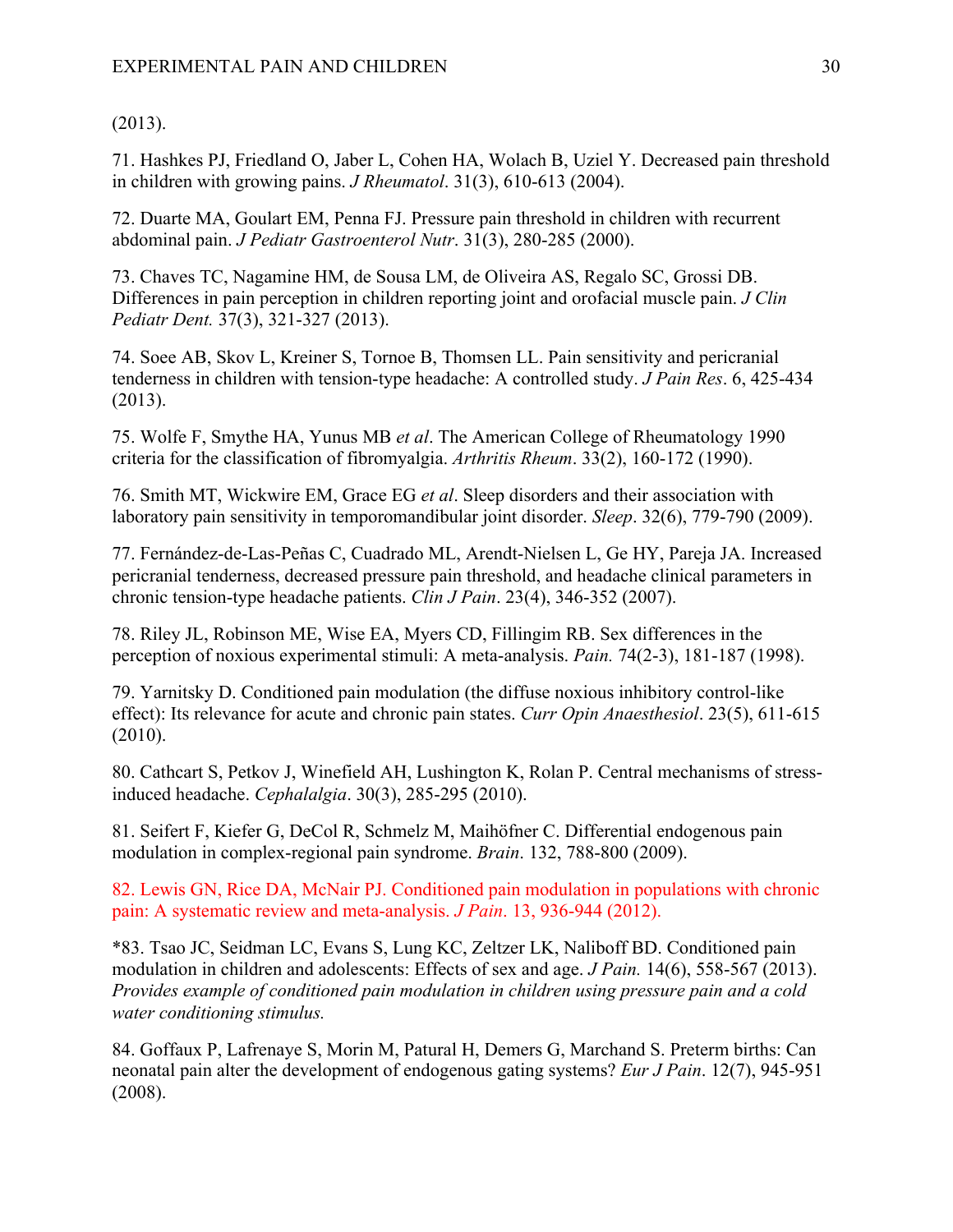85. van Wijk G, Veldhuijzen DS. Perspective on diffuse noxious inhibitory controls as a model of endogenous pain modulation in clinical pain syndromes. *J Pain.* 11(5), 408-419 (2010).

86. Nir RR, Yarnitsky D, Honigman L, Granot M. Cognitive manipulation targeted at decreasing the conditioning pain perception reduces the efficacy of conditioned pain modulation. *Pain*. 153(1), 170-176 (2012).

87. U.S. Department of Health and Human Services. *Protection of human subjects research 45 CFR 46.408* (2009).

88. Wendler DS. Assent in paediatric research: Theoretical and practical considerations. *J Med Ethics*. 32(4), 229-234 (2006).

89. Tait AR, Voepel-Lewis T, Malviya S. Participation of children in clinical research: Factors that influence a parent's decision to consent. *Anesthesiology.* 99, 819-825 (2003).

90. Chang PF, Arendt-Nielsen L, Chen AC. Dynamic changes and spatial correlation of EEG activities during cold pressor test in man. *Brain Res Bull*. 57(5), 667-675 (2002).

91. Diatchenko L, Nackley AG, Slade GD *et al*. Catechol-O-methyltransferase gene polymorphisms are associated with multiple pain-evoking stimuli. *Pain.* 125(3), 216-224 (2006).

92. Mogil JS. Pain genetics: Past, present and future. *Trends Genet*. 28(6), 258-266 (2012).

93. Reimann F, Cox JJ, Belfer I *et al*. Pain perception is altered by a nucleotide polymorphism in SCN9A. *Proc Natl Acad Sci*. 107(11), 5148-5153 (2010).

94. Rahim-Williams B, Riley JL, Williams KK *et al.* A quantitative review of ethnic group differences in experimental pain response: Do biology, psychology, and culture matter? *Pain Med.* 13, 522-540 (2012).

95. Allen LB, Lu Q, Tsao JCI *et al.* Sex differences in the association between cortisol concentrations and laboratory pain responses in healthy children. *Gender Med*. 6, 193-207 (2009).

96. Evans S, Lu Q, Tsao JCI *et al.* The role of coping and race in healthy children's experimental pain responses. *J Pain Manag.* 1, 151-162 (2008).

97. Keenan K, Hipwell AE, Hinze AE *et al.* The association of pain and depression in preadolescent girls: Moderation by race and pubertal stage. *J Pediatr Psychol.* 34, 727-737 (2009).

\*98. Wilson AC, Holley AL, Palermo TM. Applications of laboratory pain methodologies in research with children and adolescents: Emerging research trends. *Pain*. 154(8), 1166-1169 (2013). *A recent discussion of future directions for pediatric experimental pain research.* 

\*\*99. Blankenburg M, Boekens H, Hechler T *et al*. Reference values for quantitative sensory testing in children and adolescents: Developmental and gender differences of somatosensory perception. *Pain.* 149(1), 76-88 (2010). *Establishes feasibility and reference values for pressure*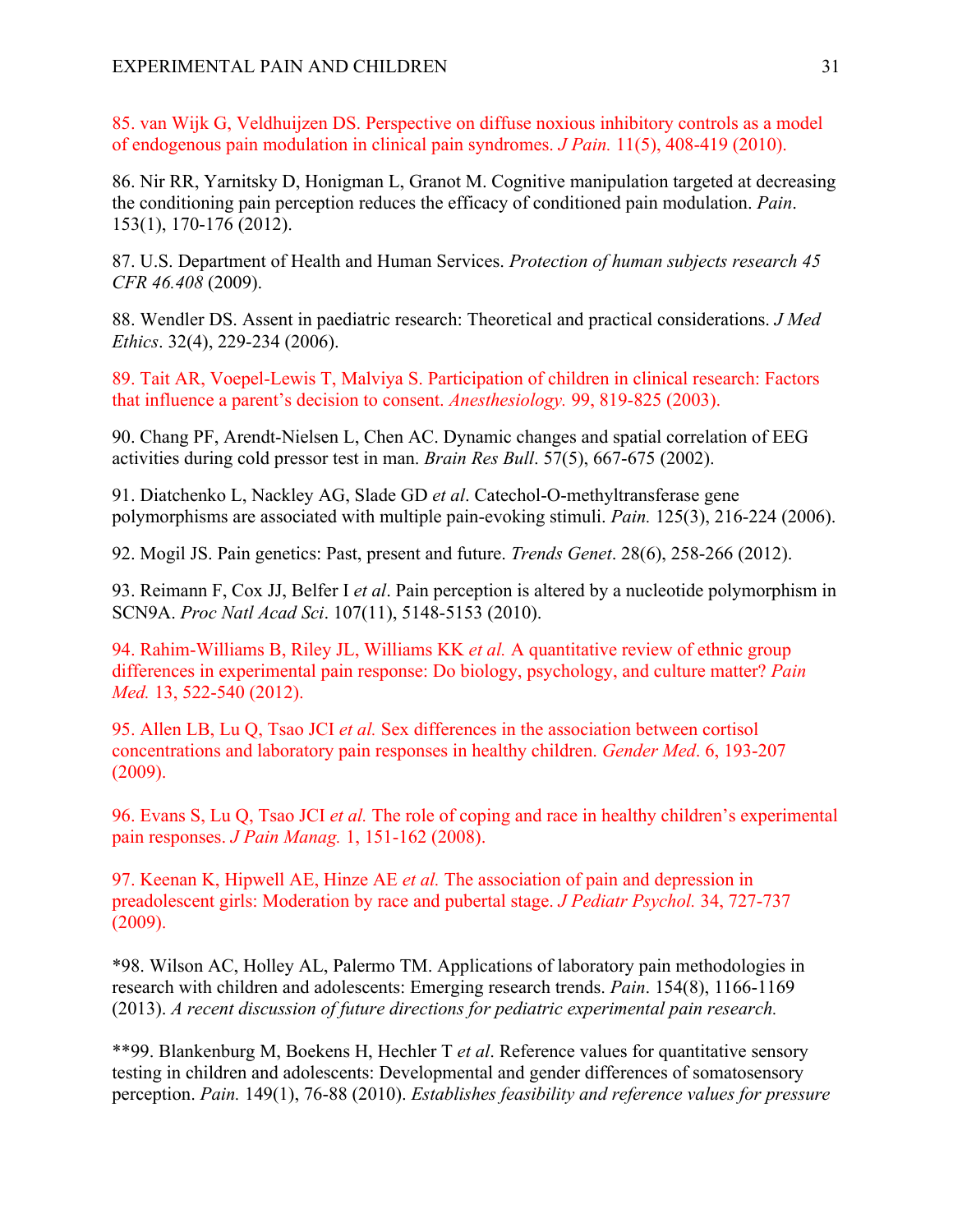*and thermal pain stimuli with children and adolescents as part of quantitative sensory testing protocol.*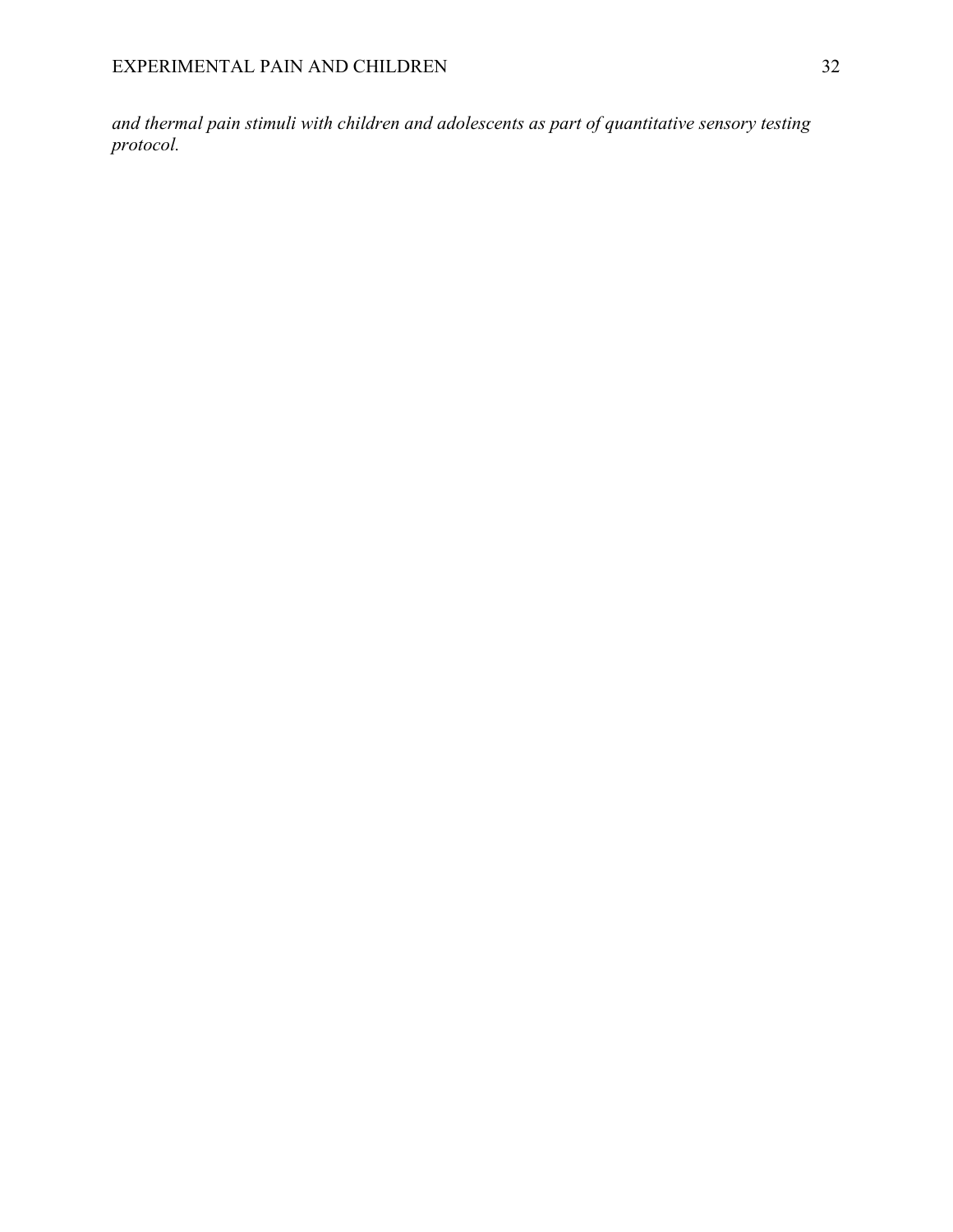#### Acknowledgments

Contact the following authors for more detailed information about use of the water load symptom provocation test (S.Williams: sewillia@mcw.edu), thermal pain (L.Caes: line.caes@iwk.nshealth.ca or A.Wilson: longann@ohsu.edu), pressure pain and conditioned pain modulation (A.Wilson: longann@ohsu.edu). All authors have used the cold pressor task with children/adolescents. Contact C.Chambers (christine.chambers@dal.ca) for information on building a cold pressor apparatus. Dr. Lynn Walker (Vanderbilt University) can also be contacted for more details regarding the water load symptom provocation test. A.Wilson's work on this manuscript was supported by NIH K23HD064705. K.A. Birnie and L. Caes are both trainee members of Pain in Child Health, a strategic research training initiative of the Canadian Institutes of Health Research. C.T. Chambers is supported by a Canada Research Chair. The authors have no conflicts of interest to disclose.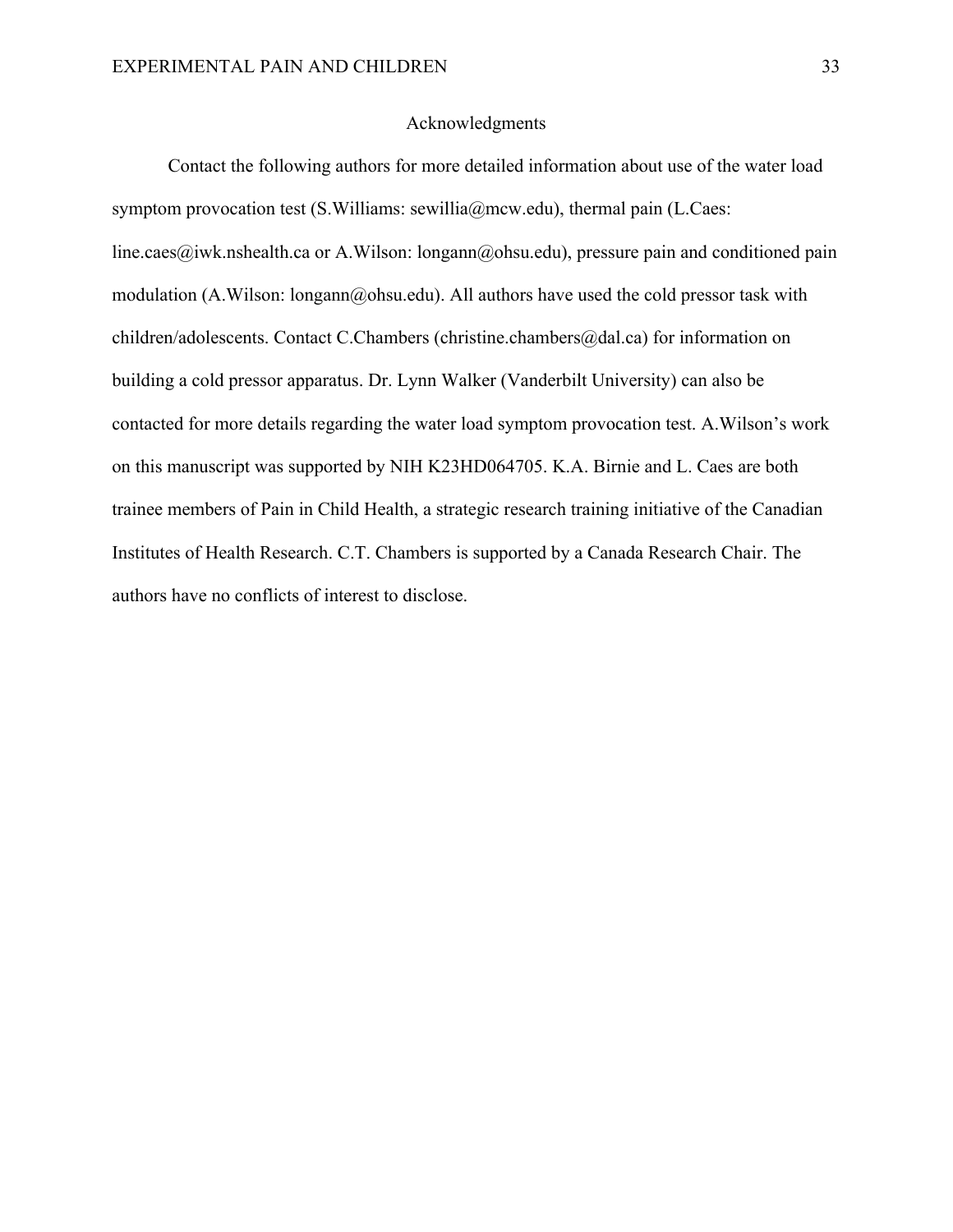#### **Summary Points**

- Experimental induction of pain with children receives considerable scrutiny given the potential for harm and lack of direct benefit.
- Experimental pediatric pain research has critically advanced our assessment and treatment of pain across development in healthy and chronically ill children.
- Experimental pain offers greater control over the environment and standardization of pain stimulus that allows investigation of research not feasible in the real world.
- The cold pressor task is the longest and most widely used experimental pain with children; however, modalities used with adults (e.g., pressure and thermal pain, conditioned pain modulation) have rapidly growing applications in pediatric research.
- Evidence for the relation of experimental pain to clinical pain or real world outcomes in children is limited and a critical area for further research.
- Concurrent use of multiple experimental pain modalities with children is accelerating, which offers particular benefit for examining pain modulation and central processing.
- Experimental pain will be increasingly used with children and adolescents with chronic pain, and to examine biological, neurological, and genetic pain mechanisms.
- § Greater use of experimental methods to examine early pain experiences and identify biopsychosocial risk factors in childhood will lead our understanding of how and for whom chronic pain develops later in life.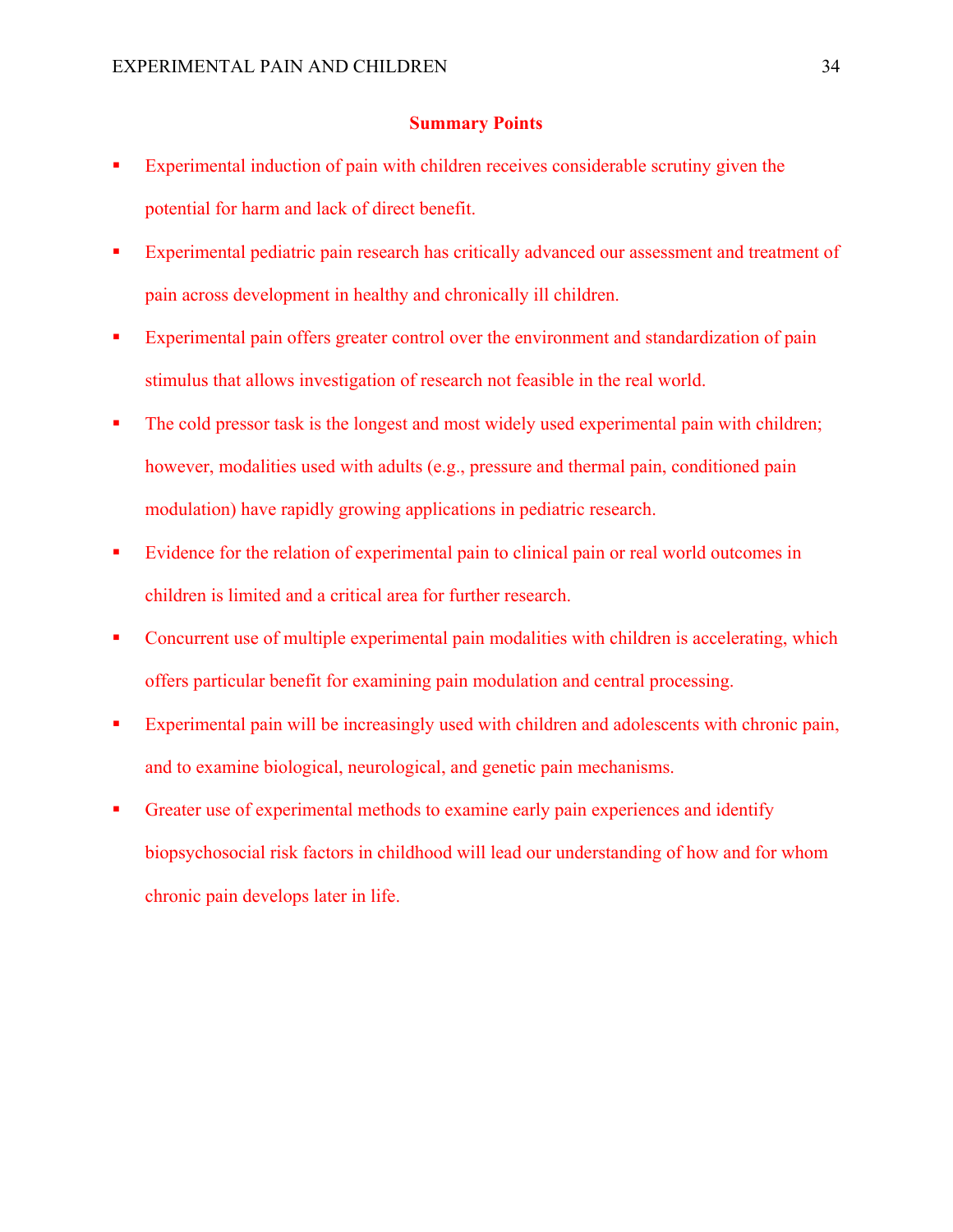| Pain                      | Age      | <b>Samples</b>                                       | <b>Estimated</b>                   | <b>Task Advantages</b>                                                                                                                                                                                                                                                     | <b>Task</b>                                                                                                                                                                      | Pain                                                                                                                                                                                                                                                     | <b>Possible Pain</b>                                                                                                                                                                                                             |
|---------------------------|----------|------------------------------------------------------|------------------------------------|----------------------------------------------------------------------------------------------------------------------------------------------------------------------------------------------------------------------------------------------------------------------------|----------------------------------------------------------------------------------------------------------------------------------------------------------------------------------|----------------------------------------------------------------------------------------------------------------------------------------------------------------------------------------------------------------------------------------------------------|----------------------------------------------------------------------------------------------------------------------------------------------------------------------------------------------------------------------------------|
| <b>Task</b>               | Range    |                                                      | # of                               |                                                                                                                                                                                                                                                                            | <b>Disadvantages</b>                                                                                                                                                             | Characterization                                                                                                                                                                                                                                         | <b>Outcomes</b>                                                                                                                                                                                                                  |
|                           |          |                                                      | <b>Published</b><br><b>Studies</b> |                                                                                                                                                                                                                                                                            |                                                                                                                                                                                  |                                                                                                                                                                                                                                                          |                                                                                                                                                                                                                                  |
| Cold<br>Pressor<br>Task   | $3 - 18$ | Healthy<br>and<br>Clinical<br>(pain and<br>non-pain) | $>60$                              | - Established<br>guidelines<br>- Standardization<br>- Convenience<br>- Requires minimal<br>training<br>- Range of cost for<br>equipment<br>- Portability<br>- Pain experience<br>lasting up to<br>several minutes                                                          | - Methodological<br>variability across<br>research teams<br>- Unclear relation<br>to real world<br>outcomes<br>- Less anxiety<br>provoking/<br>threatening than<br>clinical pain | - Under control of<br>the child and lasts<br>from few seconds<br>up to maximum<br>set by researcher<br>(typically 3 or 4)<br>minutes)                                                                                                                    | - Tolerance (seconds)<br>- Threshold (seconds)<br>- Intensity<br>- Affect/<br>Unpleasantness<br>- Behavioral<br>(e.g., facial coding)<br>- Physiological<br>(e.g., heart rate,<br>cortisol, respiratory<br>rate, blood pressure) |
| Water<br><b>Load Task</b> | $8-16$   | Healthy<br>and<br>Clinical<br>(pain)                 | $\sim$ 7                           | - Only validated lab<br>task that is a proxy<br>of visceral pain<br>- Established<br>baselines for<br>healthy and<br>clinical samples<br>- Requires minimal<br>training<br>- Low cost and<br>convenient<br>- Pain experience<br>can last beyond<br>task<br>- Acceptable to | - Variability in<br>amount of water<br>consumed<br>between subjects<br>- Produces more<br>discomfort than<br>pain                                                                | - Visceral pain<br>- Produces<br>abdominal<br>discomfort<br>similar, but less<br>painful, than<br>usual abdominal<br>pain episodes<br>- Described as a<br>"feeling of<br>fullness"<br>- Symptoms<br>reported to begin<br>during the task<br>and can last | - Tolerance (amount of<br>water consumed)<br>- Intensity<br>- Affect<br>- Behavioral<br>(e.g., children's<br>verbal or facial pain<br>complaints)<br>- Physiological<br>(e.g., heart rate<br>variability, skin<br>conductance)   |

Table 1. Summary of use of experimental pain modalities with children and adolescents.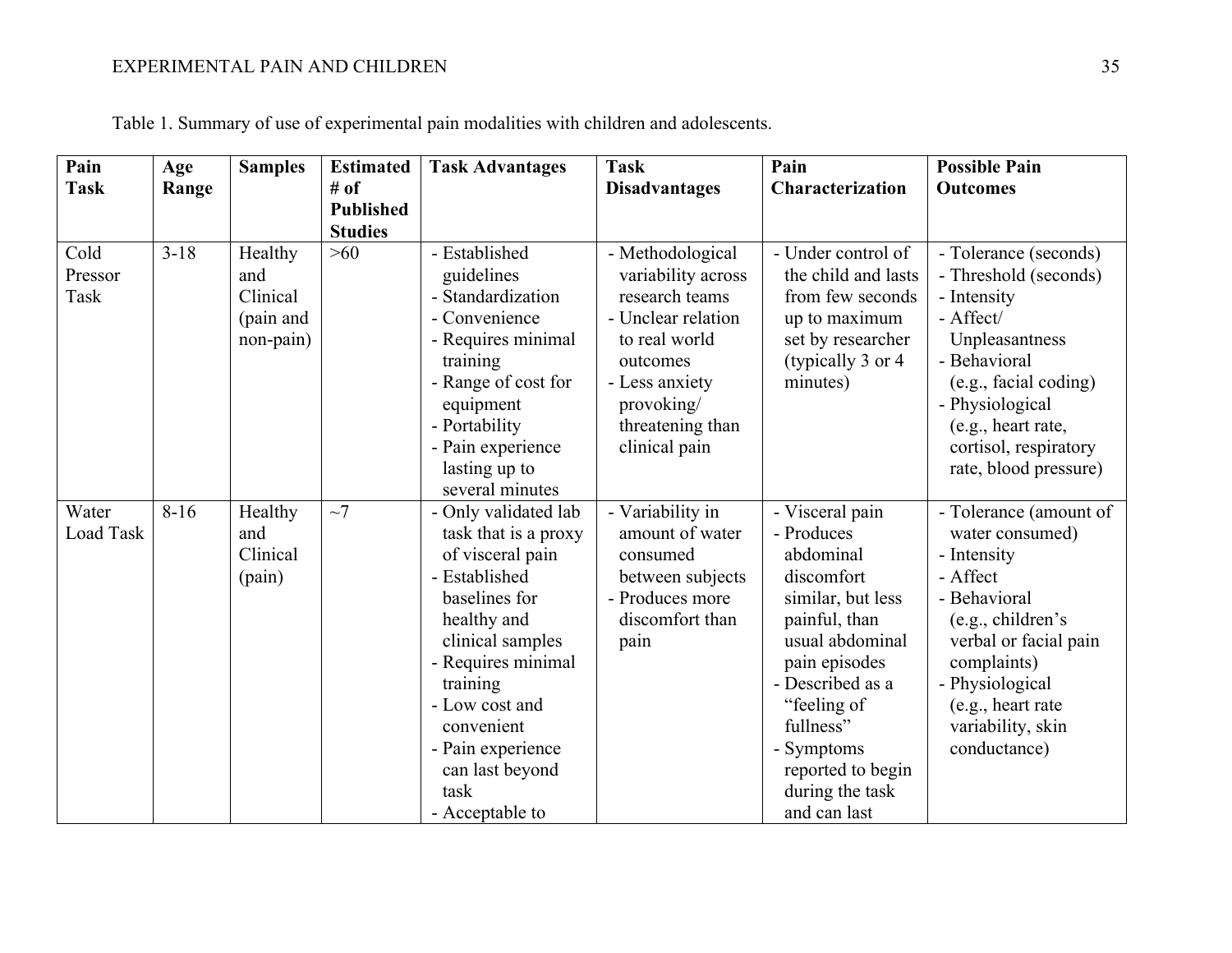|                  |          |                                                      |                               | parents and<br>children<br>- Children control<br>amount of water<br>consumed                                                                                                                                                       |                                                                                                                                                              | minutes to hours<br>after completion                                                                                 |                                                                                                                                                                                                                                                                |
|------------------|----------|------------------------------------------------------|-------------------------------|------------------------------------------------------------------------------------------------------------------------------------------------------------------------------------------------------------------------------------|--------------------------------------------------------------------------------------------------------------------------------------------------------------|----------------------------------------------------------------------------------------------------------------------|----------------------------------------------------------------------------------------------------------------------------------------------------------------------------------------------------------------------------------------------------------------|
| Thermal<br>Pain* | $6 - 18$ | Healthy<br>and<br>Clinical<br>(pain and<br>non-pain) | ~10<br>(outside<br>QST field) | - Rapid changes in<br>stimulus<br>temperature,<br>duration and<br>location possible<br>- All body parts<br>- Easy to incorporate<br>in a computer task<br>- Child control over<br>stimulus on- and<br>offset can be<br>manipulated | - No guidelines for<br>use outside QST<br>field<br>- Less suited for<br>long stimuli<br>durations<br>- No info on<br>ethical<br>acceptability<br>- Expensive | - Can either be<br>under control of<br>the child or not<br>- Lasts a few<br>seconds                                  | - Tolerance<br>(Temperature)<br>- Threshold<br>(Temperature)<br>- Intensity<br>- Affect/<br>Unpleasantness<br>- Temporal summation<br>- Behavioral<br>(e.g., facial coding)<br>- Physiological<br>(e.g., heart rate)<br>- Warm/cold detection<br>(Temperature) |
| Pressure<br>Pain | $6 - 18$ | Healthy<br>and<br>Clinical<br>(pain)                 | ~12                           | - Many locations<br>and variations in<br>terms of stimulus<br>administration<br>possible<br>- Computerized<br>programs guide<br>administration and<br>provide pre-<br>designed programs<br>and data                                | - No practical or<br>ethical guidelines<br>for use in clinical<br>pediatric pain<br>samples<br>- Computerized<br>versions<br>expensive                       | - Typically<br>gradually<br>increasing<br>discomfort<br>- Duration variable<br>- Sensation is of<br>pressure, aching | - Threshold<br>(kilopascals kPa)<br>- Tolerance (kPa)<br>- Intensity, bother,<br>and/or unpleasantness<br>ratings<br>- Physiological<br>(e.g., heart rate, EEG)<br>- Behavioral                                                                                |
| <b>CPM</b>       | $6 - 18$ | Healthy<br>and<br>Clinical                           | $\sim$ 3                      | - Relevance to pain<br>disorders in which<br>central                                                                                                                                                                               | - Can be expensive<br>depending on<br>pain stimuli                                                                                                           | - Multiple sources<br>of pain/<br>discomfort                                                                         | - Pain modulation<br>(amount of reduction<br>in pain threshold or                                                                                                                                                                                              |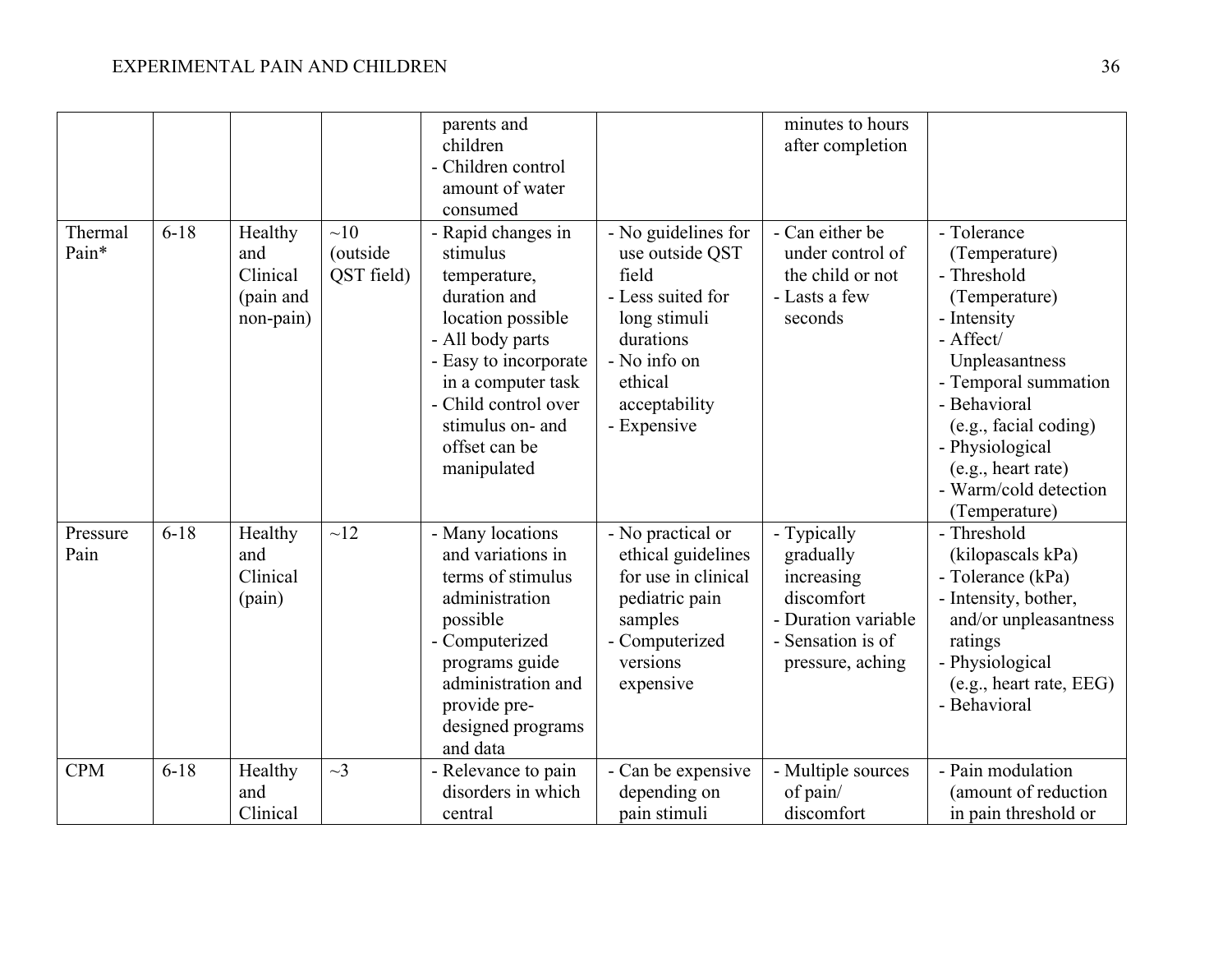# EXPERIMENTAL PAIN AND CHILDREN 37

|  | (pain and<br>non-pain) |  | sensitization is<br>thought to play a<br>role | equipment<br>chosen | - Duration and<br>sensations<br>variable | tolerance)<br>- Yields baseline/non-<br>conditioned pain<br>response measures if<br>desired |
|--|------------------------|--|-----------------------------------------------|---------------------|------------------------------------------|---------------------------------------------------------------------------------------------|
|--|------------------------|--|-----------------------------------------------|---------------------|------------------------------------------|---------------------------------------------------------------------------------------------|

\*Information on thermal pain advantages, disadvantages, pain characterizations and pain outcomes are based on thermal pain studies using the Medoc equipment.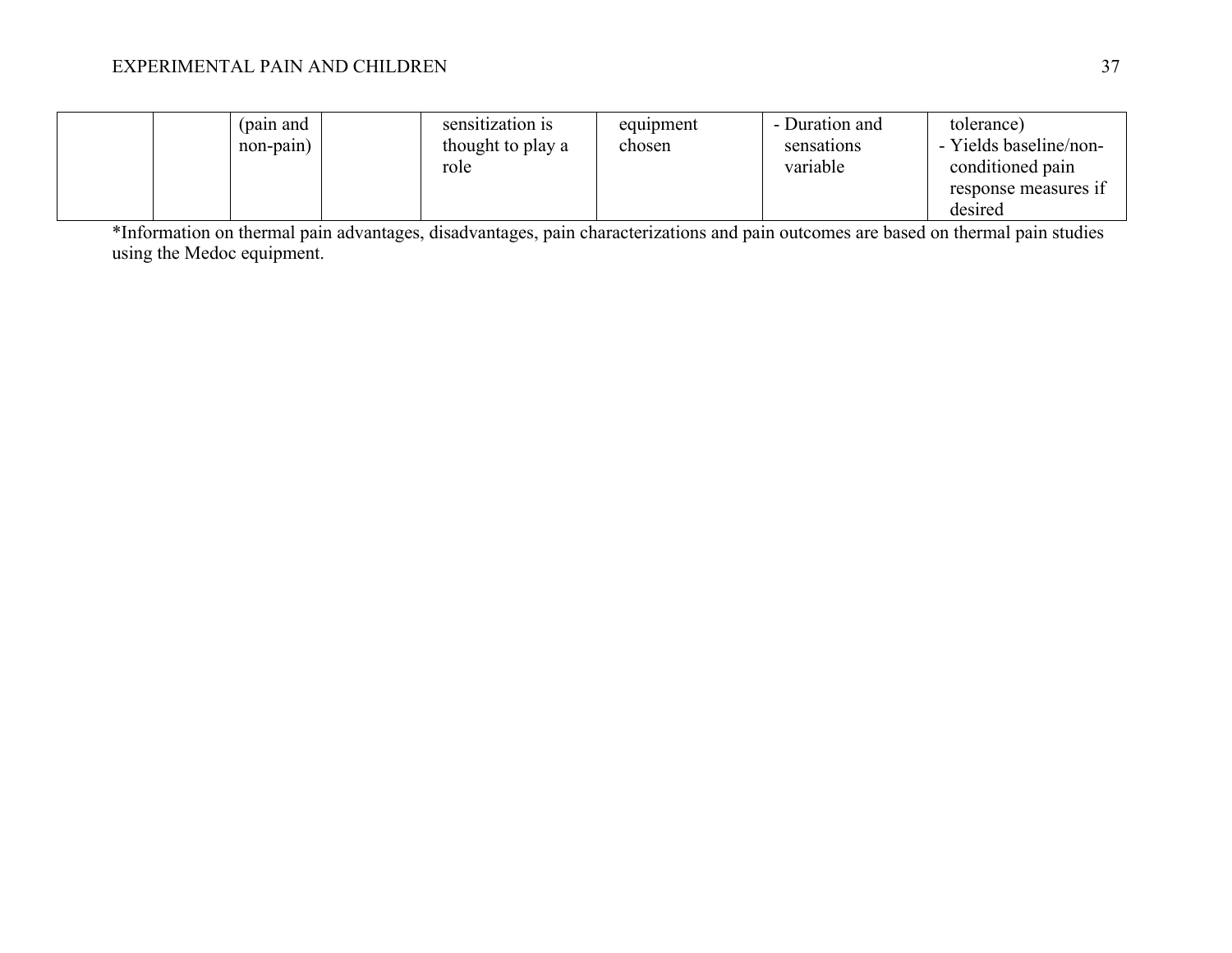# EXPERIMENTAL PAIN AND CHILDREN 38

| <b>Experimental</b><br><b>Pain Task</b> | <b>Estimated</b><br>Cost                          | <b>Equipment Options</b>                    | <b>Practical Needs</b>                                                                                                                                                                      |
|-----------------------------------------|---------------------------------------------------|---------------------------------------------|---------------------------------------------------------------------------------------------------------------------------------------------------------------------------------------------|
| <b>Cold Pressor Task</b>                | \$200-<br>4000USD                                 | - Build $owna$<br>- www.techne.com          | - Access to water (and ice, if needed)<br>- Hand towels                                                                                                                                     |
|                                         |                                                   |                                             | - Handling spills<br>- Electrical needs<br>- Safety approval                                                                                                                                |
|                                         |                                                   |                                             | - Equipment cleaning<br>- Time to refill/cool/stabilize water temperature                                                                                                                   |
| Water Load Task                         | \$200-500USD                                      | - www.camelbak.com                          | - Water reservoir<br>- Backpack<br>- Disposable mouth pieces<br>- Cleaning kit<br>- Water<br>- Stop watch                                                                                   |
|                                         |                                                   |                                             | - Visual fullness scale                                                                                                                                                                     |
| Thermal Pain                            | $$8,000 -$<br>\$30,000USD                         | - www.medoc-web.com<br>- www.ugobasile.com  | - Laptop to operate Medoc<br>- Electrical needs<br>- Safety approval<br>- Water and alcohol solution to refill Medoc coolant every 3<br>months<br>- Time to stabilize cooling unit of Medoc |
| Pressure Pain                           | $$1,000 -$<br>\$30,000USD                         | - www.medoc-web.com<br>- Others             | - Laptop to operate Medoc<br>- Electrical needs<br>- Training of research staff                                                                                                             |
| <b>CPM</b>                              | Varies<br>depending on<br>pain stimuli<br>chosen. | Varies depending on pain<br>stimuli chosen. | - Set-up typically requires laptop, as well as other practical<br>requirements for each pain stimuli                                                                                        |

| Table 2. Estimated cost, equipment, and practical needs for experimental pain modalities. |  |
|-------------------------------------------------------------------------------------------|--|
|-------------------------------------------------------------------------------------------|--|

<sup>a</sup>Information on building your own CPT can be obtained by contacting C.Chambers.